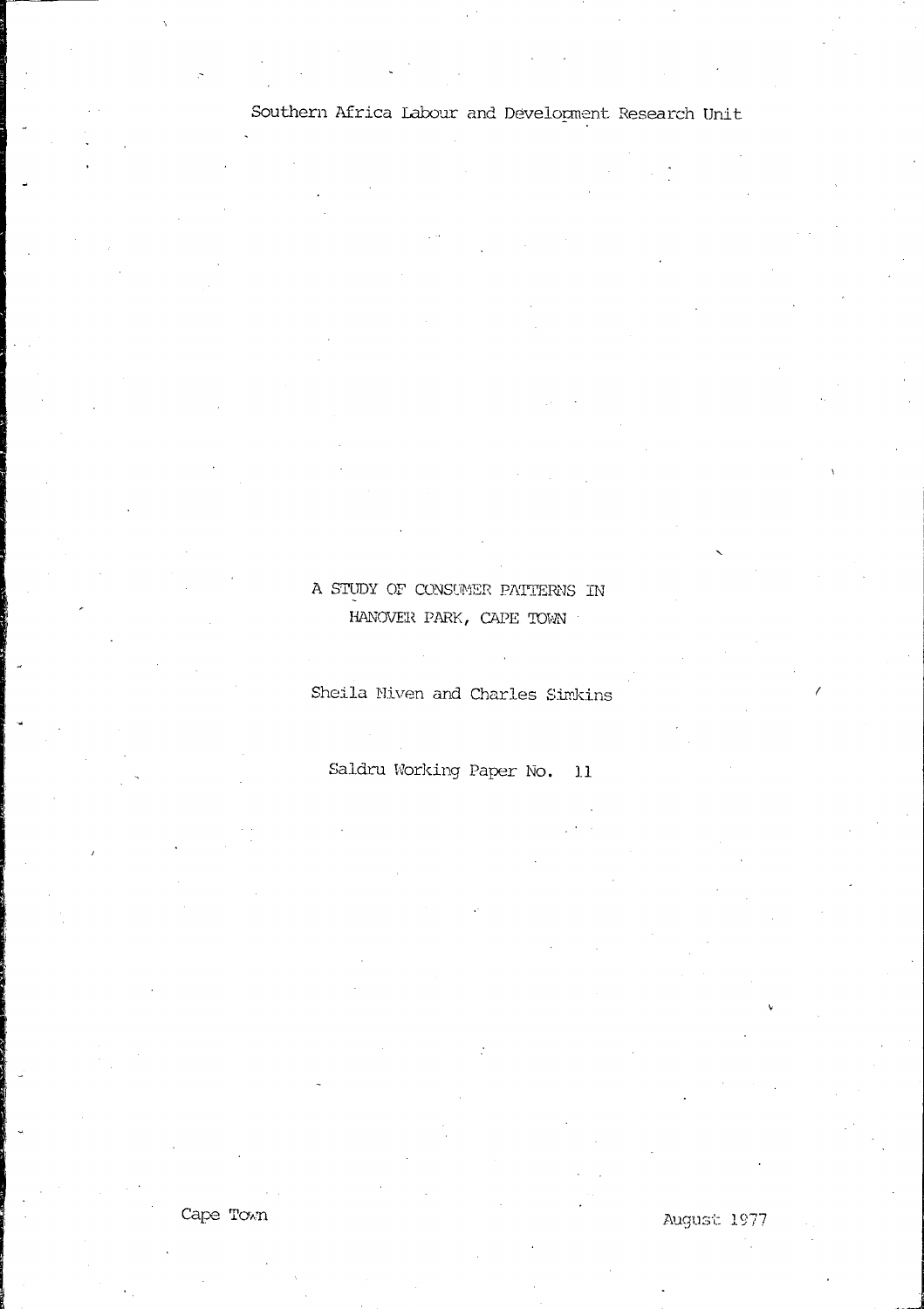Published by Saldru in conjunction with the Development Studies Research Group, Department of Economics, University of Natal.

The field work on which this study is based was done under the auspices of Saldru in Cape Town, the writing up was done under the auspices of the DSRG in Natal.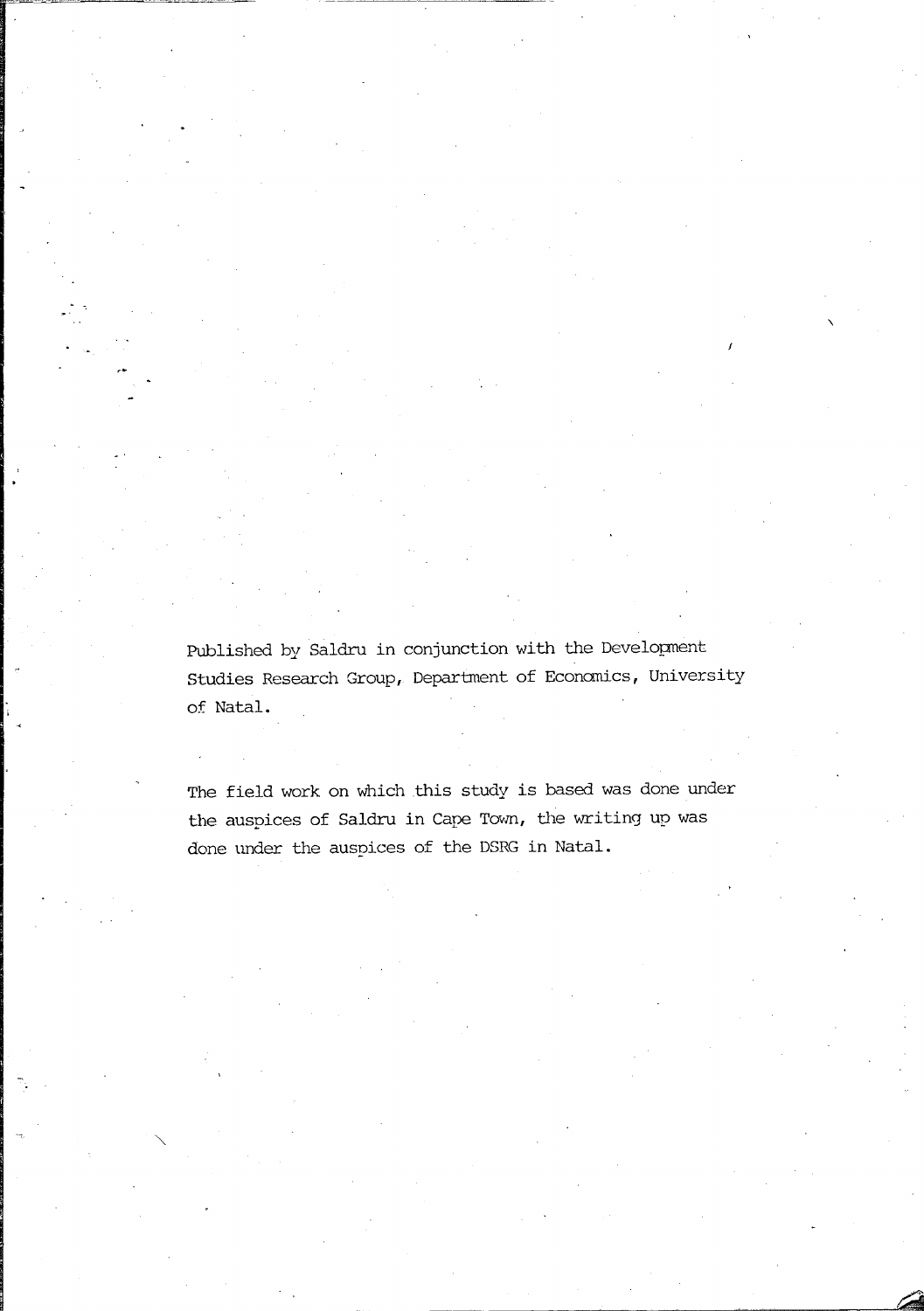# TABLE OF CONTENTS

|    |                                                            | Page             |
|----|------------------------------------------------------------|------------------|
| 1. |                                                            | $\mathbf{I}$     |
|    | 1.1                                                        | Ţ                |
|    |                                                            | $\overline{c}$   |
|    |                                                            |                  |
| 2. |                                                            | 3                |
|    | 2.1                                                        | 3                |
|    | Organisation of the Fieldwork<br>2.2                       | 4                |
|    | Data Processing and Reliability<br>2.3                     | 4                |
|    |                                                            |                  |
| 3. | Validation of Demographic, Educational, Employment and     |                  |
|    |                                                            | 6                |
|    | 3.1                                                        | 6                |
|    | .3.2                                                       | 7                |
|    | 3.2.1                                                      | 7                |
|    | 3.2.2<br>Distribution of Household Size                    | 8                |
|    | 3.2.3<br>Distribution of Education Level                   | 8                |
|    | 3.2.4<br>Distribution of Earners by Occupation             | 9                |
|    | 3, 2, 5<br>Distribution of Earners by Sector of Employment | 10               |
|    | 3.2.6<br>Distribution of Household Income                  | 10               |
|    | .3.2.7<br>Distribution of Average Income by Sector of      |                  |
|    | Employment and Occupation                                  | 11               |
|    | 3.3                                                        | 12               |
|    |                                                            |                  |
| 4. | Expenditure Patterns and Shopping Habits                   | 13               |
|    | 4.1                                                        | 13               |
|    | $-4.2$                                                     | $\cdot$ 15       |
|    |                                                            | 17               |
|    | 4.4                                                        | 18               |
|    |                                                            |                  |
| 5. |                                                            | 19               |
| 6. |                                                            | 20               |
|    |                                                            |                  |
|    |                                                            | $\boldsymbol{i}$ |
|    | APPENDIX:                                                  | 23               |
|    |                                                            |                  |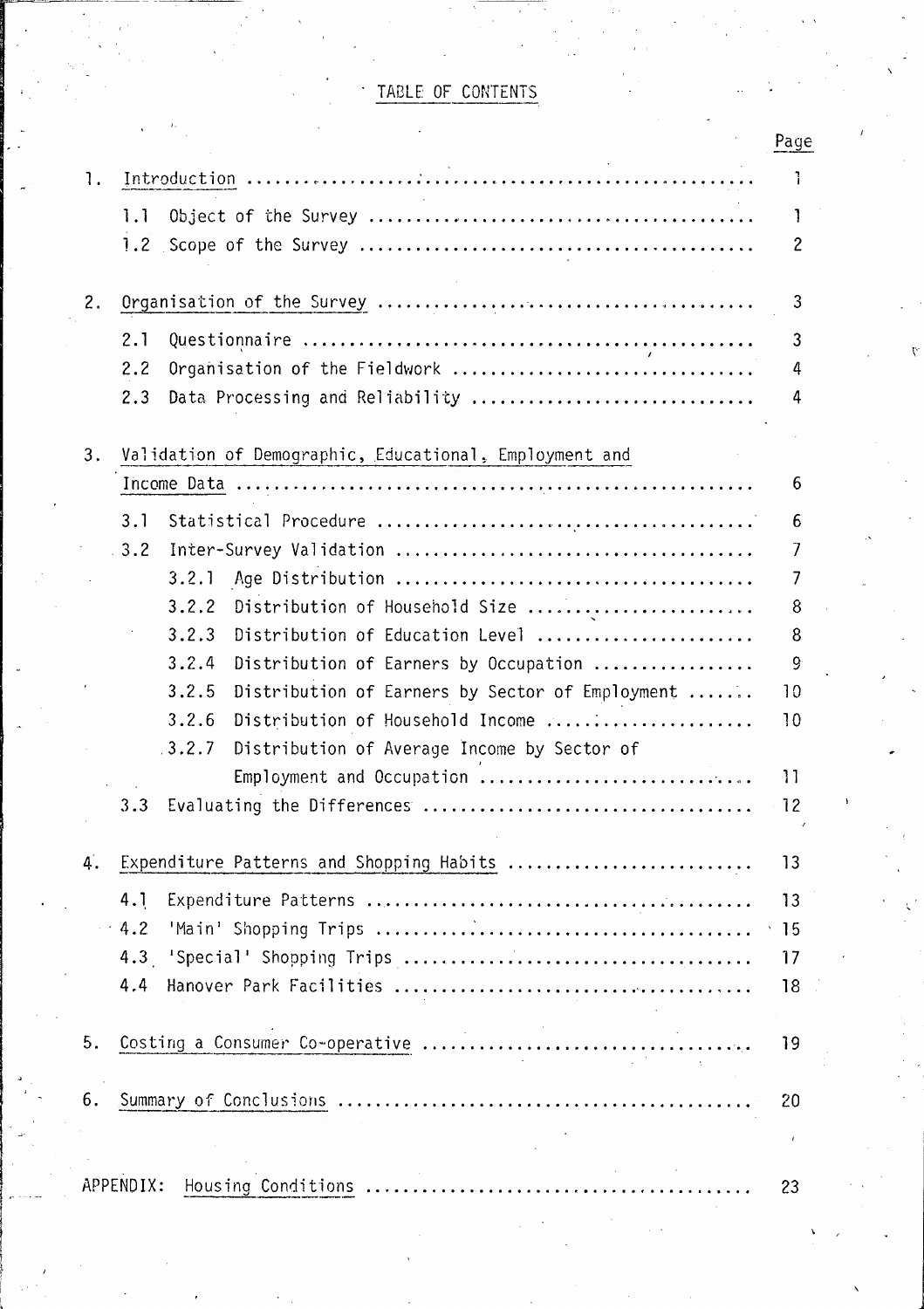## 1. INTRODUCTION

j - ,I

### 1.1 Object of the Survey

The main object of this survey was to investigate income and expenditure patterns and shopping habits in a 'Co1oured' community (Hanover Park) in the Cape Peninsula, with a view to examining the feasibility of the establishment of a consumer co-operative for the area.

 $\nabla \cdot \vec{r}$ 

j.

. It was felt that this investigation was desirable in the light of the dissatisfaction expressed with regard to shopping facilities in Hanover Park: shops are few, and goods expensive. The result is that a large proportion of shopping is done outside the Hanover Park area, implying high transport costs and wastage of time. A consumer co-operative would cut down on these transport costs and time losses, and also enable goods to be bought at cheaper prices, particularly where bulk ordering is possible.

In addition, there is some evidence that the 'Coloured' community has been. especially hard hit by inflation and recession. According to the Bureau of Market Research) between May 1973 and August 1975, the percentage of 'Coloured ' households existing below their Minimum Living Level actually increased, as . opposed to falling figures for Black and Indian groups. (See Financial Gazette, May 27, 1977, p.16). This being the case, the saving afforded by the establishment of a consumer co-operative should be all the more desirable.

Also, a preliminary and superficial investigation into overcrowding in the area was undertaken.

This study was undertaken by S.A.L.D.R.U. at the request of the Churches Urban Planning Commission (Director: Revd. D. Adendorff); and greatly assisted in the Hanover Park area by CUPC social worker, Miss J. Kroukamp, who recruited and supervised the interviewers. The questionnaires were drawn up in April/May 1976, administered in June/July 1976 and analysed in the Development Studies Research Group, Department of Economics, University of Natal, Pietermaritzburg, in May/June 1977.

 $/1.2$  ...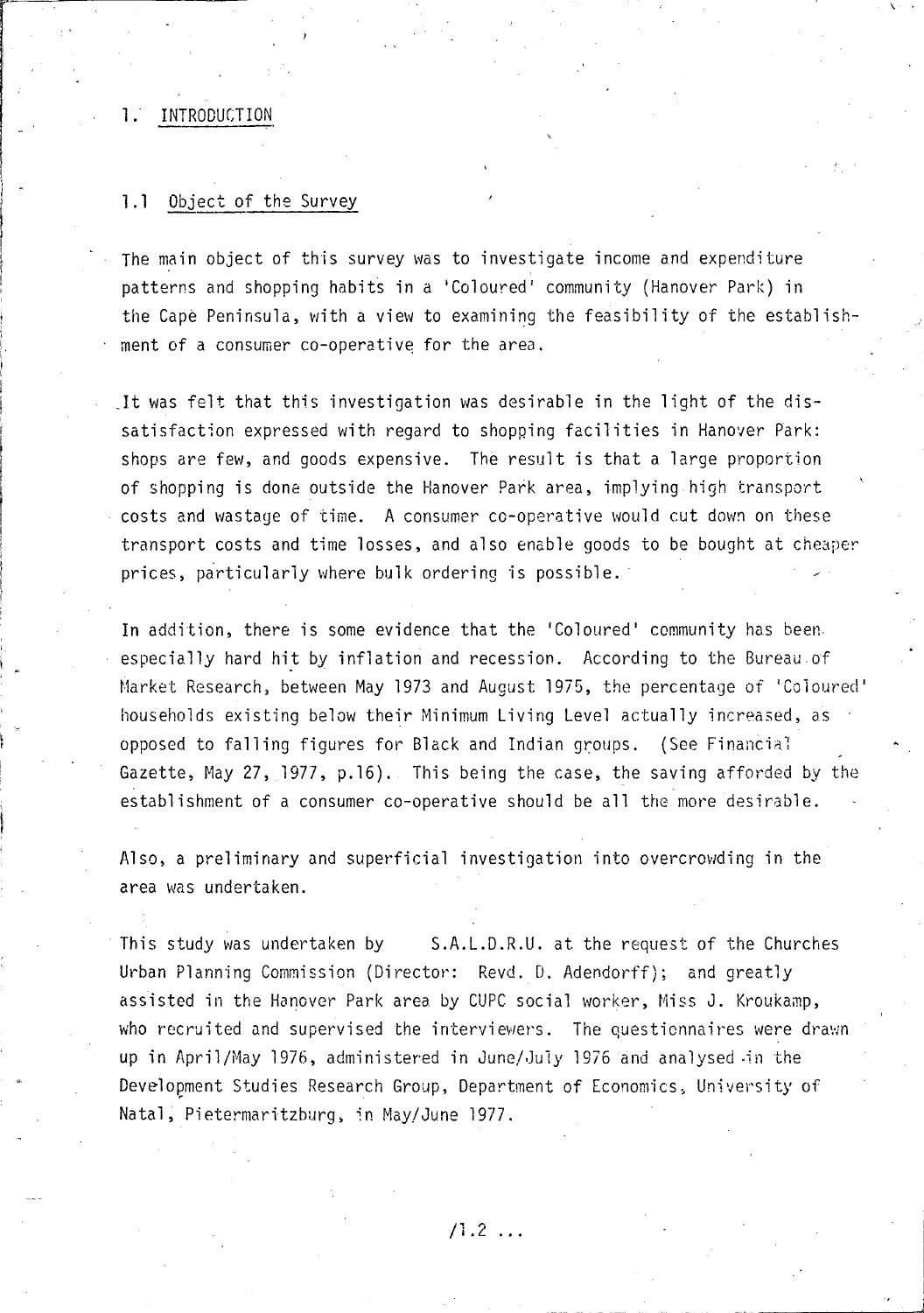#### $1.2$ Scope of the Survey

The basic study unit was the 'Household', defined for this purpose as: One or more families, group of persons, or a person dependent on a common or pooled income, and living in the same house. Persons temporarily absent (e.g. household members at boarding school, away on holiday, or in hospital) are included in this definition. Not included are 'boarders' (i.e. persons paying all their own expenses, including rent), who are regarded as separate households on their own; and family members living and working away, from home, despite the fact that they may contribute to the household income.

The survey area covered all Households in the Hanover Park area, which is a Cape Town City Council housing estate for 'Coloured' persons.

93 households (a 2% sample) were randomly selected for analysis. Of these, only 46 (0,99% sample) provided satisfactory data for the analysis. This very high non-response proportion is attributed chiefly to the fact that the relatively few interviewers were all volunteers, working in their spare time on questionnaires which took a minimum of 2 hours and 2 visits to complete. Thus the work load, per interviewer, was high, and most interviewers did not manage to complete the interviews assigned to them. The proportion of outright refusals to co-operate was much smaller.

The numbers and proportions of households from which satisfactory responses were received are set out in Table 1.1. The sample is too small to yield accurate estimates of some of the variables of interest; accordingly, results . have been validated against the Bureau of Market Research report 50.5: 'Income and Expenditure Patterns of Urban Coloured Households in Cape Town.' (Pretoria,  $1976$ .

|                | the course of the contract of the contract of the contract of the contract of the contract of the company of the contract of the contract of the contract of the contract of the contract of the contract of the contract of t |  | TABLE 1.1 NUMBER OF HOUSEHOLDS, SAMPLE UNIT NUMBERS AND PROPORTIONAL |
|----------------|--------------------------------------------------------------------------------------------------------------------------------------------------------------------------------------------------------------------------------|--|----------------------------------------------------------------------|
| SIZE OF SAMPLE |                                                                                                                                                                                                                                |  |                                                                      |

| Population              | Sample                  |                 |                      |
|-------------------------|-------------------------|-----------------|----------------------|
| Number of<br>Households | Number of<br>Households | $%$ of<br>Total | Number of<br>Persons |
| 4650                    | 46                      | 0,99            | 243                  |

#### /Sources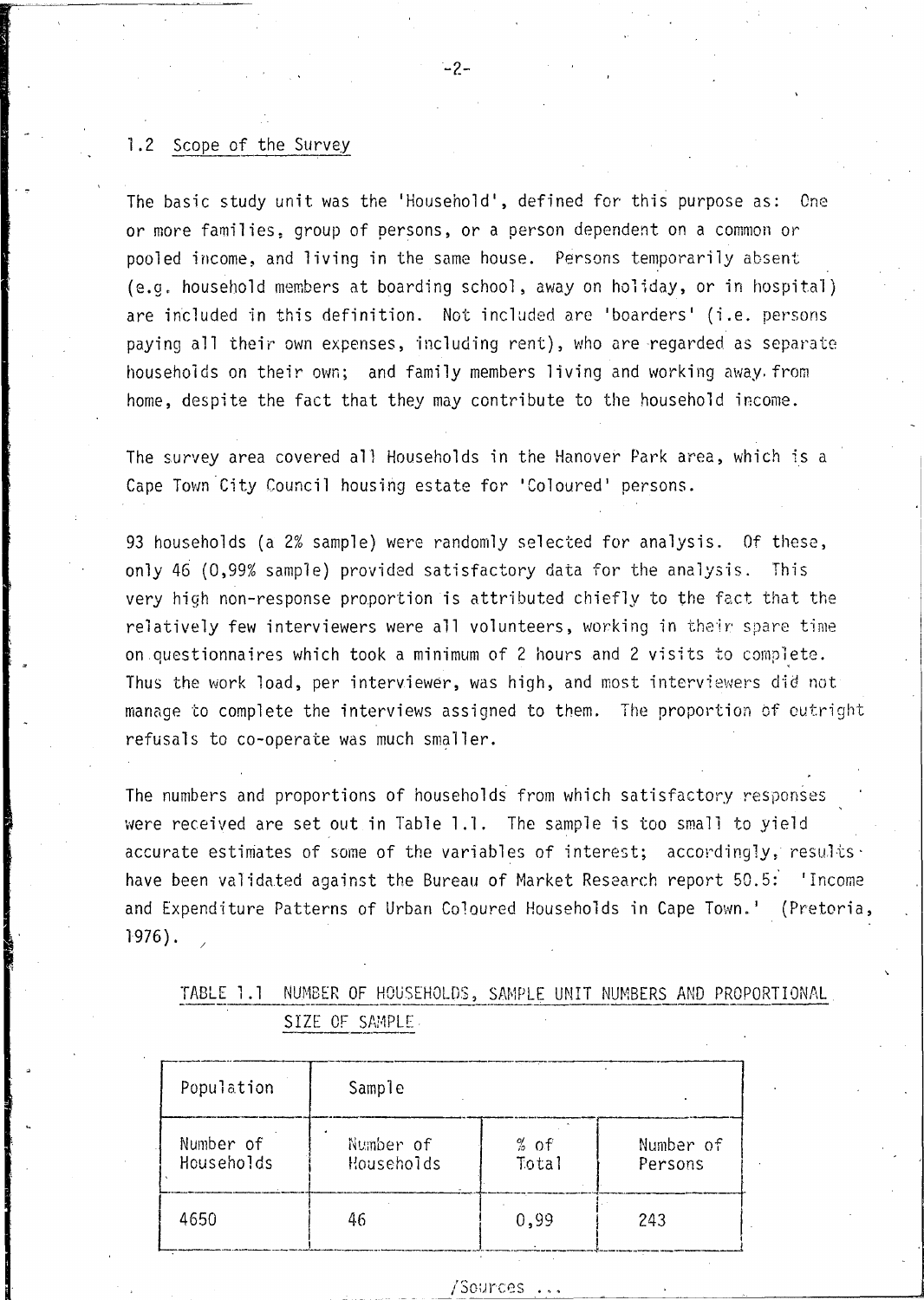(SOURCES; City Council Plan of Hanover Park; Response Sheets).

#### 2. ORGANISATION OF THE SURVEY

### 2.1 Questionnaire

The questionnaire was designed by Charles Simkins and was so constructed as to<br>elicit much of the same information as is gathered in the Bureau of Market Research surveys.

Detailed information was requested under the following main headings:

(a) Housing: Type of accommodation; rooms available; lighting, heating, cooking, kitchen,bathing and toilet facilities; monthly rent.

,

(b) Expenditure on clothing, furniture and household equipment (annual), and fuel and light (monthly): where bought, date bought; and how much was bought on cash, credit and hire purchase.

(c) Shopping habits: 7 main categories (food, alcohol, cigarettes and tobacco, washing and cleaning materials, clothing, fuel and light materials, furniture  $\Box$ and household equipment): where bought and how often, who makes shopping trips; how often; where to; mode of travel; shopping with neighbours; who shops when; purchases delivered; bargain hunting; adequacy of Hanover Park facilities; complaints.

(d) General household and income information: Household members: age, sex, relationship to head of household, education, type of income, weekly income, employment sector, and occupation.

(e) Expenditure during the past week on food, alcohol, cigarettes, tobacco, washing and cleaning materials. Daily expenditure was recorded for seven consecutive days in a "diary" supplied by the interviewer.

Pretesting of the questionnaire was combined with interviewer training, and minor adjustments were made at this stage. It became obvious that 2 interviews of

# /approximately ...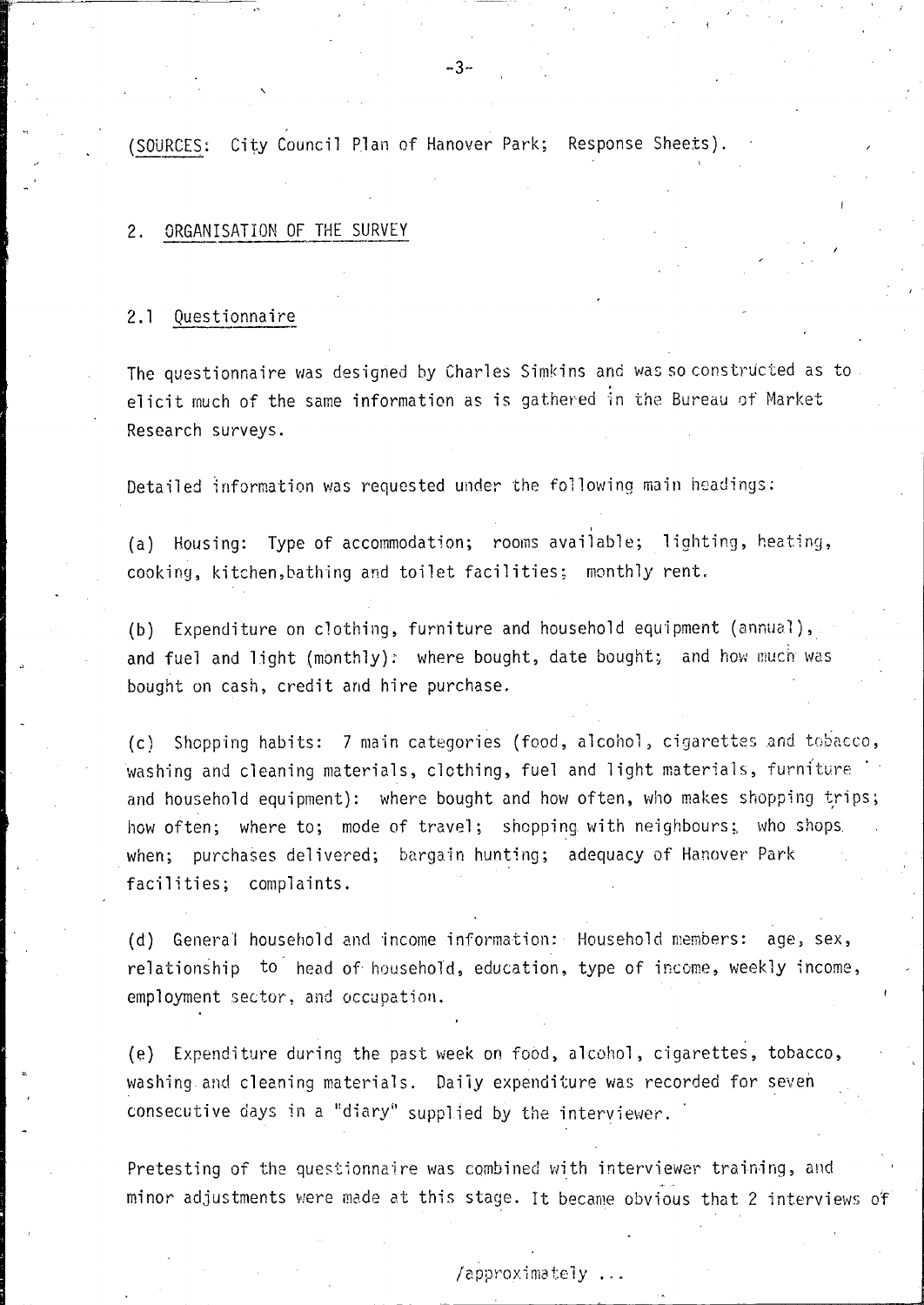approximately an hour each would be necessary, spaced a week apart to allow  $^{\circ}$ completion of the 'diary of expenditure' (see  $2.1(e)$ ).

-:4-

 $\sum_{i=1}^N \frac{1}{i!} \sum_{j=1}^N \frac{1}{j!} \sum_{j=1}^N \frac{1}{j!} \sum_{j=1}^N \frac{1}{j!} \sum_{j=1}^N \frac{1}{j!} \sum_{j=1}^N \frac{1}{j!} \sum_{j=1}^N \frac{1}{j!} \sum_{j=1}^N \frac{1}{j!} \sum_{j=1}^N \frac{1}{j!} \sum_{j=1}^N \frac{1}{j!} \sum_{j=1}^N \frac{1}{j!} \sum_{j=1}^N \frac{1}{j!} \sum_{j=1}^N \frac{1}{j!$ 

#### 2.2 Organisation of the Fieldwork

Households to be interviewed were randomly selected, using random number charts and a map to translate the random numbers into addresses. Occasionally more than one household was found on a site: in such cases, each household was interviewed separately. As there were only 2 such cases in the sample, the randomness will not have been significantly affected.

Members of the Hanover Park community were recruited as interviewers by a community worker (Miss J. Kroukamp) working in the area. Most of them were familiar with the inhabitants, and without exception were able to establish good rapport with their interviewees. Interviewing was done entirely voluntarily and in the. interviewer's spare time.

After an initial meeting with Charles Simkins, three 2-hour training sessionswere set up, covering such topics as the purpose and importance of the survey, and interviewing method, as well as role-playing the interview situation within the group and checking thoroughly the completion of each questionnaire.

On completion of training, earnest interviewing began, controlled by regular 'checking' sessions with each interviewer. All completed questionnaires were checked on return for error or misunderstanding. If necessary, the interviewer returned to the household to correct ambiguities.

All questionnaires were completed during June and July 1976.

#### 2.3 Data Processing and Reliability.

Questionnaires were carefully edited by assistants to ensure the completeness and reliability of the data. Tabulation was done manually, with the aid of a Hewlett-Packard 67 calculator.

Sample surveys represent only. a portion of a much larger population, thus survey results must not be regarded as exact values, but rather as 'useful estimates' that can be applied to the population. Errors in these estimates may arise in 3 main areas:

 $/(a)$  ...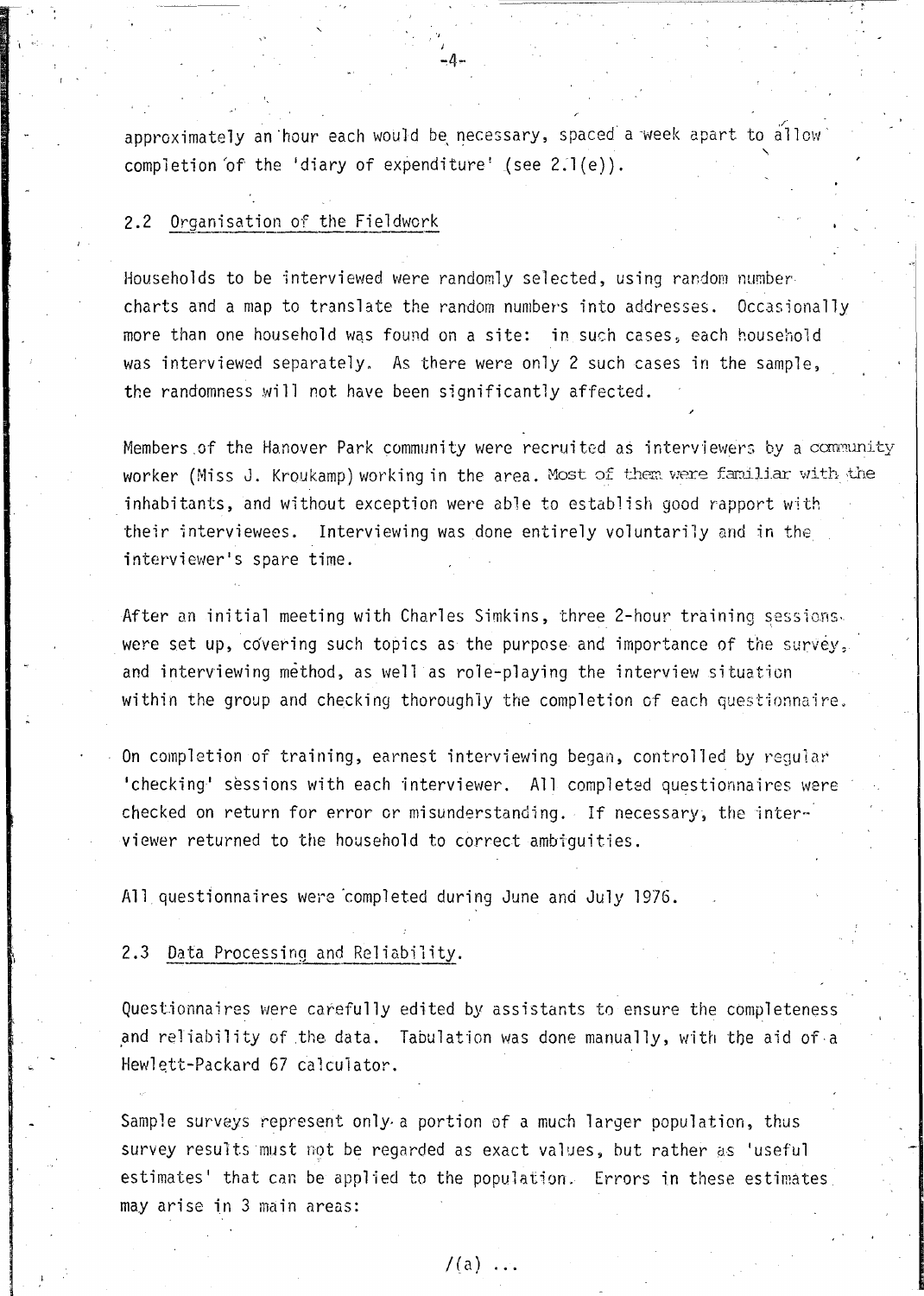(a) Sampling: Errors arise because only a small portion of the population is tested. The larger the sample size, the smaller the sampling error should be. In this case  $1\%$  of the population was interviewed. However, when tabulating according to certain categories, the number of cases falling into any one category may be very small, thus increasing the likelihood of a large sampling error. In many cases categories with very few cases have been amalgamated for the purposes of analysis.

 $-5 -$ 

(b) Non-response and incomplete interviewing: This is inevitable in a survey where one must rely on voluntary co-operation of the interviewer. In this case, another source of error lies in the fact that not all households in the sample were visited (see  $1.2$ ); it is assumed that households which did not respond or those which were not visited did not affect the randomness of the sample.

(c) Reporting: Errors may arise from memory error, misunderstanding of questions, reluctance to answer some questions, misinterpretation of answers. by the interviewer, and incorrect questionnaire-completion by the interviewer.

The interviewer training and checking sessions, and the construction of an interviewer manual represent attempts to minimise these errors. In addition, ,the construction of the questionnaire which, on the whole, avoided the openended question technique, thus eliminating any need for subjective evaluation by the interviewer, should have contributed to this error-minimisation.

It must be noted that it has frequently been found that the respondents try to impress their interviewers - either by exaggerating expenditure on status items or by under-reporting expenditure on socially undesirable items, e.g. alcoholic beverages, cigarettes and tobacco. Hanover Park is no exception: only 5 households (10,9%), admitted to purchasing' alcohol at all.

Secondly, it must be noted that this survey was done in winter months, and that there may be seasonal variation in expenditure on some items (especially fuel and light).

 $/3.$   $\ldots$ 

I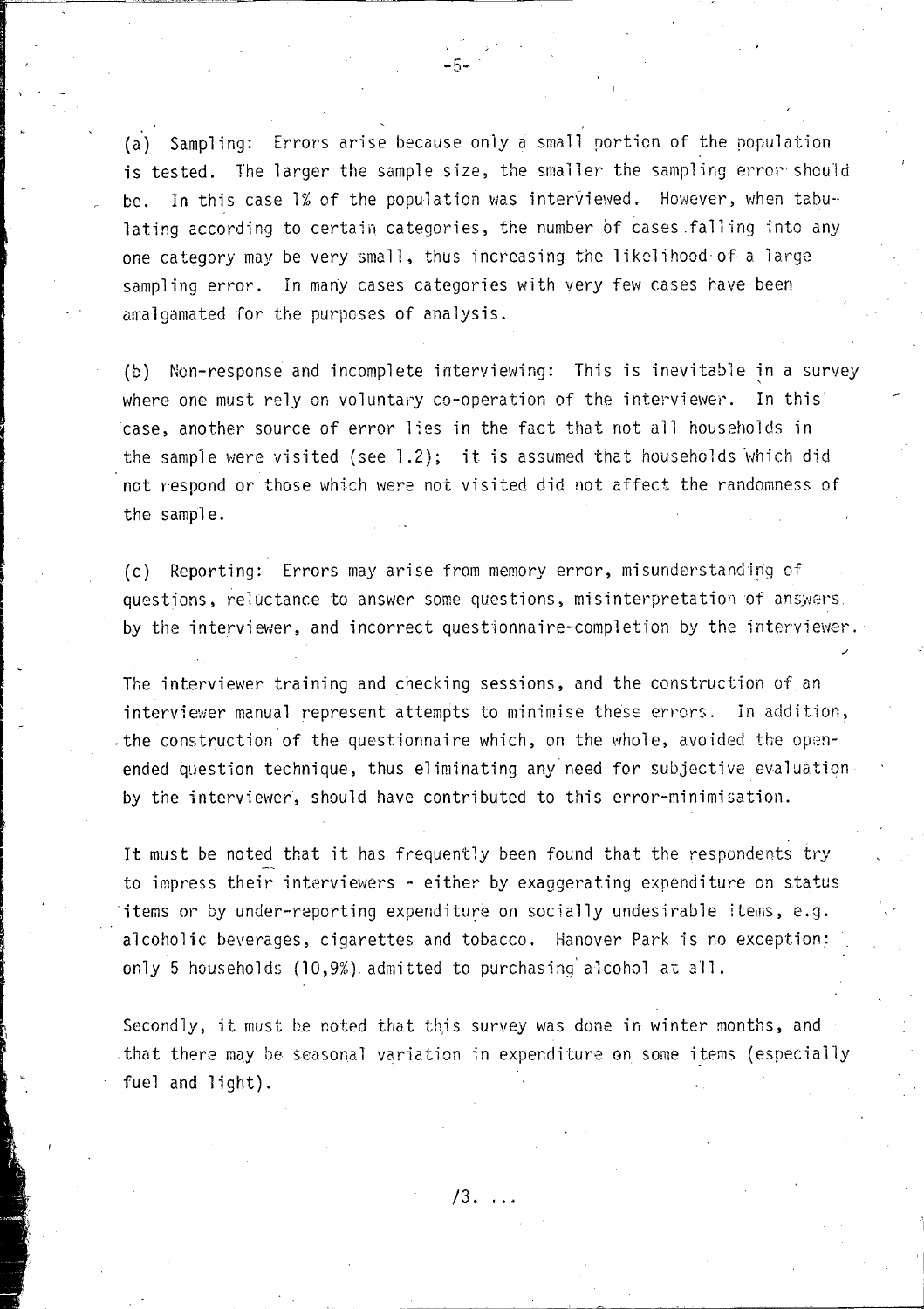3. VALIDATION OF DEMOGRAPHIC, EDUCATIONAL, EMPLOYMENT AND INCOME DATA

*<sup>r</sup>*-0-

The sample unit of the Bureau'of Market Research (BMR) Survey was also the household, according to the same definitions as the Hanover Park study; however, the survey differentiated between multiple and single households.

The BMR survey covered all multiple and single households in 'Coloured' residential areas of the Cape Peninsula. The population was 723 000 persons. living in 173 670 households, whereas the sample covered 981 households: 0,56% of the population.

Data for the report was collected between September and November 1975 (approximately 8 months before the Hanover Park study); thus estimates of income and expenditure from the Hanover Park (HP) study must be deflated, if comparisons in real terms are to be made.

### 3.1 Statistical Procedure

The Bureau of Market Research and Hanover Park findings were compared statistically using the Chi-squared and t-tests of significance. For the purpose of applying the Chi-squared test, the Bureau of Market Research sample was regarded as 'the population'; the tests then measure the probability that the Hanover Park sample was actually a sample of the large BMR 'population'.

Each test is designed to select one of the following:

(a)  $H_0$  (Null Hypothesis): that HP sample  $\frac{1}{2}$  is a sample of the BMR 'population'. (b) H, (Alternative Hypothesis): that HP sample is not a sample of the BMR 'population'.

The test statistic,  $\mathrm{x}^2$  (Chi-squared), is computed from differences between the observed value (in HP), and the expected value (computed by applying the proportions observed in the BMR sample to the HP figures)~

In the 't' test, two means are compared by dividing the difference between them by a measure of the possible error in them.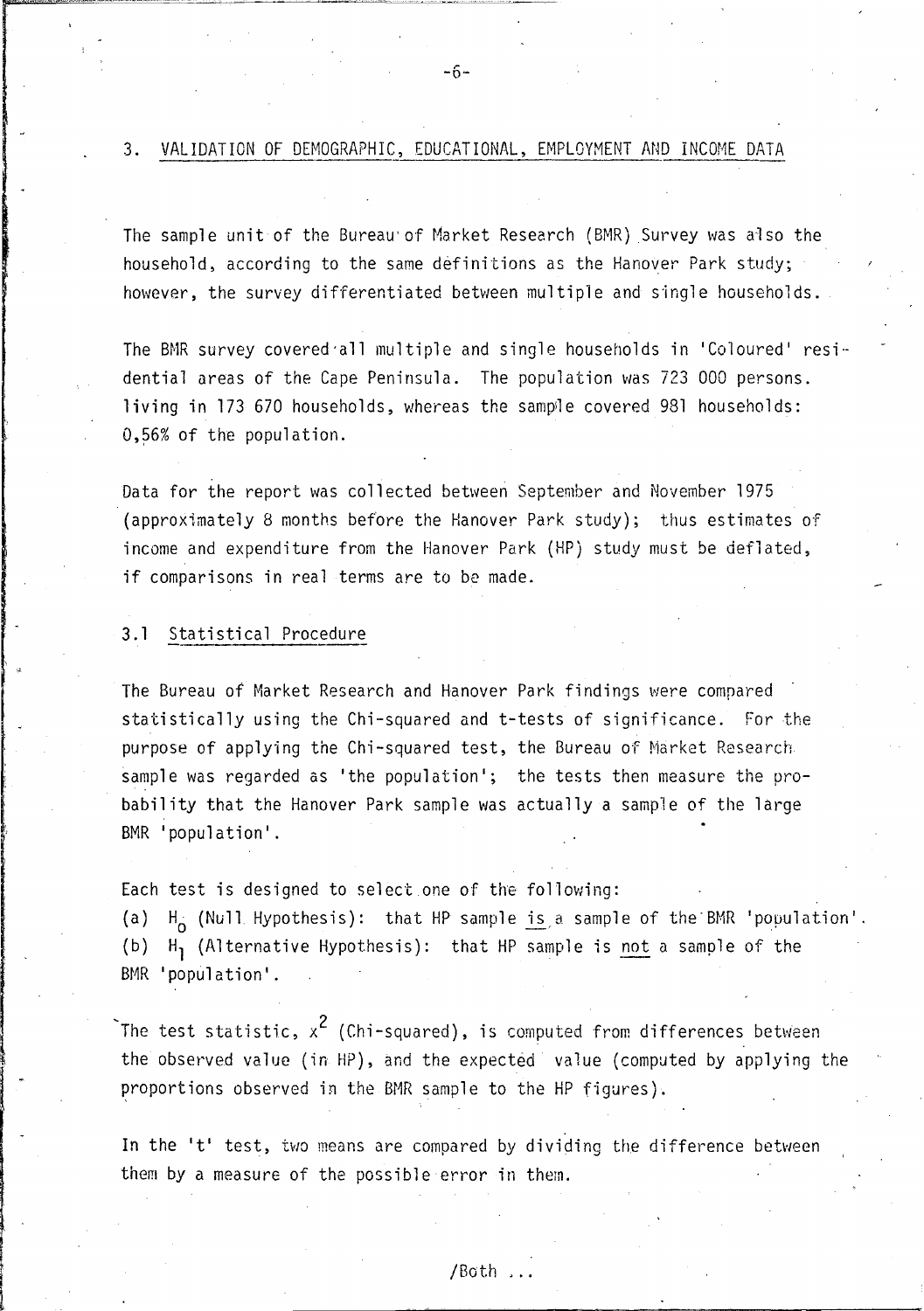Both  $x^2$  and t will be zero if the sample variable of interest in any particular test is identical with that of the population. The greater the difference between the sample and the population variables, the further will be  $x^2$  and t from zero, and the greater will be the likelihood of the sample not being a reflection of conditions in the population. Using the techniques of mathematical statistics, it is possible in each case to find critical values of  $x^2$  and t. such that if the calculated values fall outside these, we can infer that there is a less than 5% chance that the null hypothesis is true. In such a case, we reject the hypothesis that the HP and BMR surveys give the same result and look for reasons why they should be different. Otherwise, we accept that the HP and BMR surveys do not contradict each other.

#### Inter-Survey Validation  $3.2$

Demographic, educational, employment and income distribution tables are presented in this section and the results of the statistical tests recorded. The findings are interpreted and discussed in section 3.3

# 3.2.1 Age Distribution

|           | MALE           |            |                | <b>FEMALE</b>  |            |          | TOTAL                   |            |          |
|-----------|----------------|------------|----------------|----------------|------------|----------|-------------------------|------------|----------|
| Age       | HP             | <b>BMR</b> | HP<br>expected | $HP$ .         | <b>BMR</b> | Expected | HP.                     | <b>BMR</b> | Expected |
| $0 - 4$   | 15             | 215        | 14,46          | 15             | 214        | 13,63    | 30                      | 429        | 28,05    |
| $5 - 9$   | 28             | 296        | 19,91          | 21             | 311        | 19,81    | 49                      | 607        | 39,69    |
| $10 - 14$ | 19             | 329        | 22,13          | 21             | 332        | 21,15    | 40                      | 661        | 43,22    |
| $15 - 19$ | 13             | 197        | 13,25          | 13             | 238        | 15,16    | 26                      | 435        | 28,45    |
| $20 - 24$ | 4              | 88         | 5,92           | 4              | 110        | 7,01     | 8                       | 198        | 12,95    |
| $25 - 29$ | 5              | 81         | 5,45           | 8 <sub>1</sub> | 121        | 7,71     | 13                      | 202        | 13,21    |
| $30 - 34$ | 10             | $-92$      | 6,19           | 11             | 120        | 7,65     | 21                      | 212        | 13,86    |
| $35 - 39$ | 11             | 111        | 7,47           | 10             | 147        | 9,37     | 21                      | 258        | 16,87    |
| $40 - 44$ | $6\,$          | 89         | 5,99           | 4              | 103        | 6,56     | 10                      | 192        | 12,56    |
| $45 - 49$ | $\overline{c}$ | 77         | 5,18           | 6              | 82         | 5,22     | 8                       | 159        | 10,40    |
| $50 - 54$ | 3              | 70         | 4,71           | $\cdot$ 2      | 66         | 4,20     | 5                       | $136 -$    | 8,89     |
| $55 - 59$ | 1              | 34         | 2,29           | 5              | 41         | 2,61     | $\overline{\mathbf{6}}$ | 75         | 4,90     |
| $60 - 64$ |                | 35         | 2,35           | $\overline{c}$ | 33         | 2,10     | $\overline{c}$          | 68         | 4,45     |
| 65-69     |                | 18         | 1,21           |                | 16         | 1,02     |                         | 34         | 2,22     |
| $70+$     |                | 22         | 1,48/          | 3              | 28         | 1,78     | 4'                      | 50         | 3,27     |
|           | 118            | 1754       | 118            | 725            | 1962       | 125      | 243                     | 3716       | 243      |

#### DISTRIBUTION OF SAMPLE POPULATION BY AGE AND SEX TABLE 3.1

 $-7^{\circ}$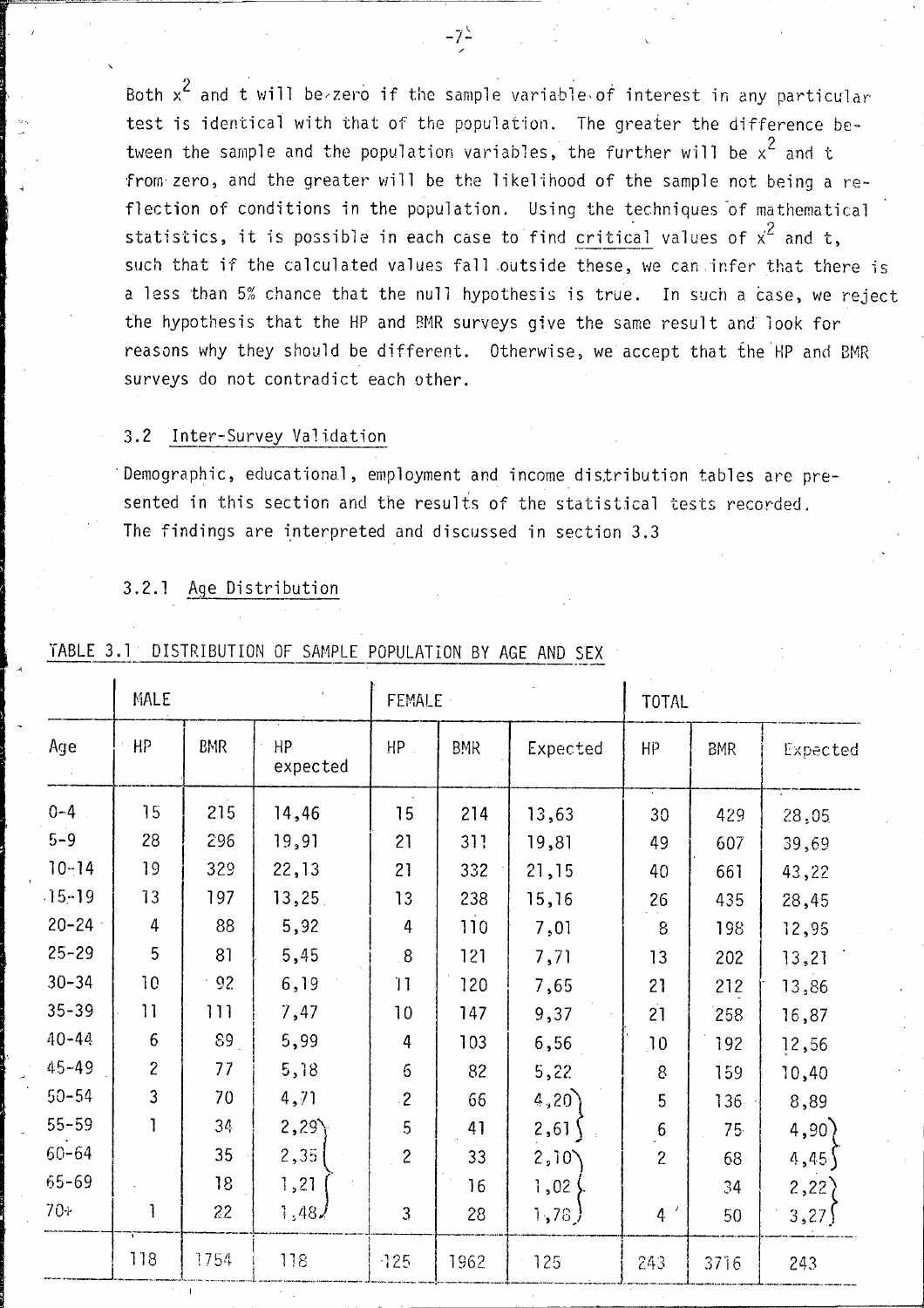Sources: BMR Report 50.5 of 1976; Response Sheets.

$$
x_5^2 = 19,19
$$
 Significant  $(P[x_5^2 \ge 11,07] = 0,05)$ 

Therefore the Null Hypothesis is 'rejected, i.e. an actual difference ·between the Hanover Park and BMR samples in respect of level of education is inferred.

# 3.2.4 Distribution of Earners by Occupation

# TABLE 3.4 DISTRIBUTION OF EARNERS BY OCCUPATION

|                                   | HР | <b>BMR</b> | НP<br><b>EXPECTED</b> |
|-----------------------------------|----|------------|-----------------------|
| Professional,<br>Prop and Manager |    | 95         | 5,72                  |
| Skilled                           | 11 | 153        | 9,20                  |
| Semiskilled                       | 18 | 337        | 20,27                 |
| Unskilled                         | 23 | 389        | 23,40                 |
| Admin., Clerical                  | 11 | 90         | 5,41                  |
|                                   | 64 | 1064       | 64                    |

Sources: BMR Report 50.5 of 1976, Response Sheets  $x_{4}^{2}$  = 10,28 Significant (P  $[x_{4}^{2} \ge 9,49] = 0,05$ )

The Null Hypothesis is rejected, and a difference in the distribution of occupations between the HP and BMR samples is inferred.

 $/3.2.5...$ 

--- ----- ~-------~-------------~~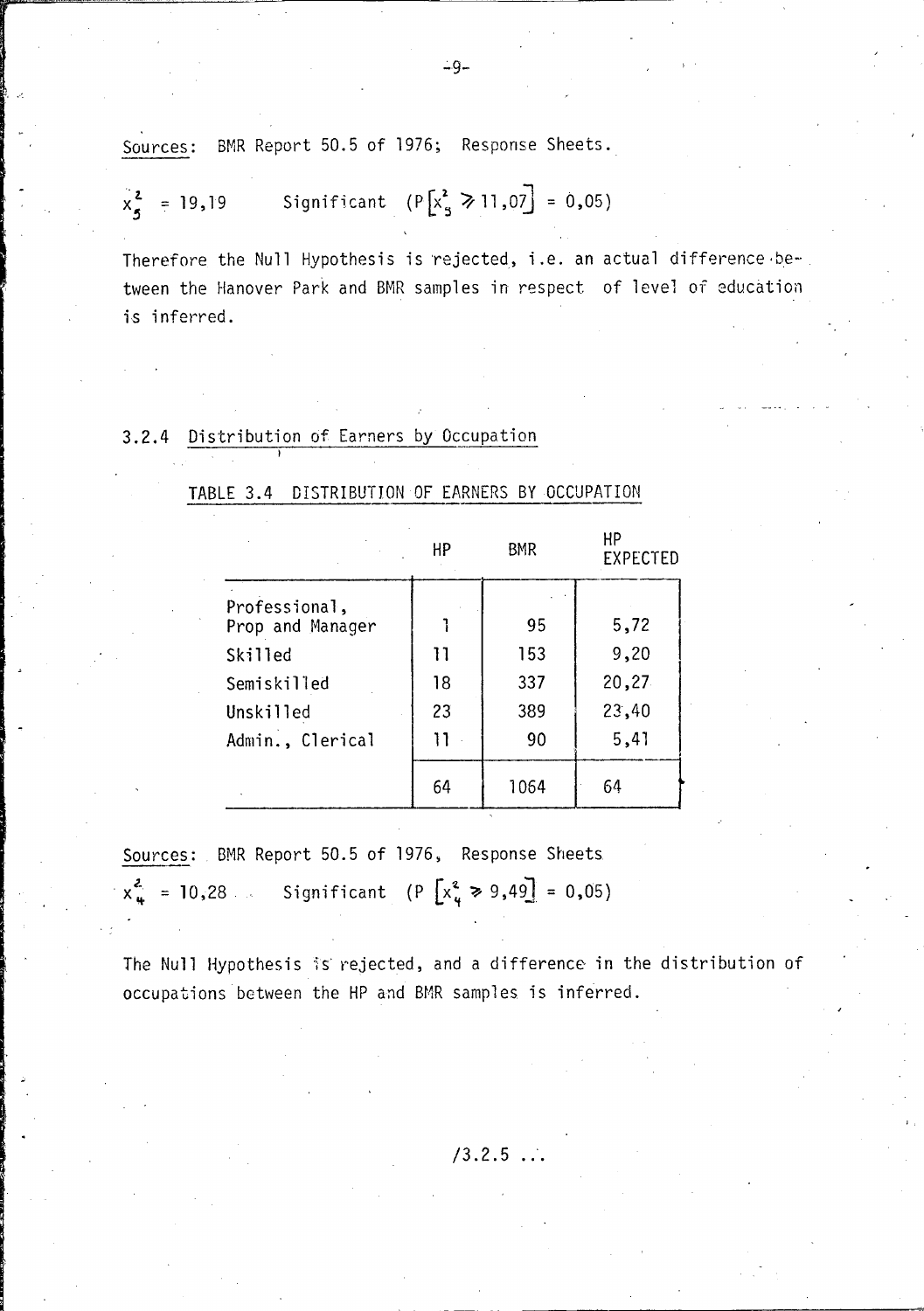Distribution of Earners by Sector of Employment  $3.2.5$ 

|                                    | HP     | $\sim$<br><b>BMR</b> | HP<br><b>EXPECTED</b> |
|------------------------------------|--------|----------------------|-----------------------|
| Agriculture, Mining, Manufacture   | 28     | 378                  | 21,73                 |
| Electricity, Construction          | 5      | 116                  | 6,66                  |
| Wholesale and Retail Trade         |        | 198                  | 11,38                 |
| Transport, Communications, Finance | $10-1$ | 76                   | 4,37                  |
| Community and Social Services      | 11     | 293                  | 16,85                 |
|                                    | 61     | 1061                 | 67                    |

TABLE 3.5 DISTRIBUTION OF EARNERS BY SECTOR OF EMPLOYMENT

Sources: BMR Report 50.5 of 1976; Response Sheets.

 $x_{u}^{2}$  = 13,19 Significant  $(P[x_{\varphi}^2 \ge 9, 49] = 0, 05)$ 

Thus a difference is inferred in the distribution of earners by employment sector between the HP and BMR samples.

# 3.2.6 Distribution of Household Income (October 1975 prices)

| INCOME<br>(R/year) | НP | BMR    | HР<br><b>EXPECTED</b> |
|--------------------|----|--------|-----------------------|
| $0 - 1999$         | 24 | 259    | 15,93                 |
| 2-2999             | 14 | 164    | 10,09                 |
| 3-3999             | 4  | 137    | 8,43                  |
| 4000+              | 4  | 188    | 11,56                 |
|                    | 46 | $-748$ | 46                    |

TABLE 3.6 DISTRIBUTION OF HOUSEHOLD INCOMES

A special deflator was calculated on the basis of prices in Cape Note: Town and the BMR expenditure patterns.

/Sources .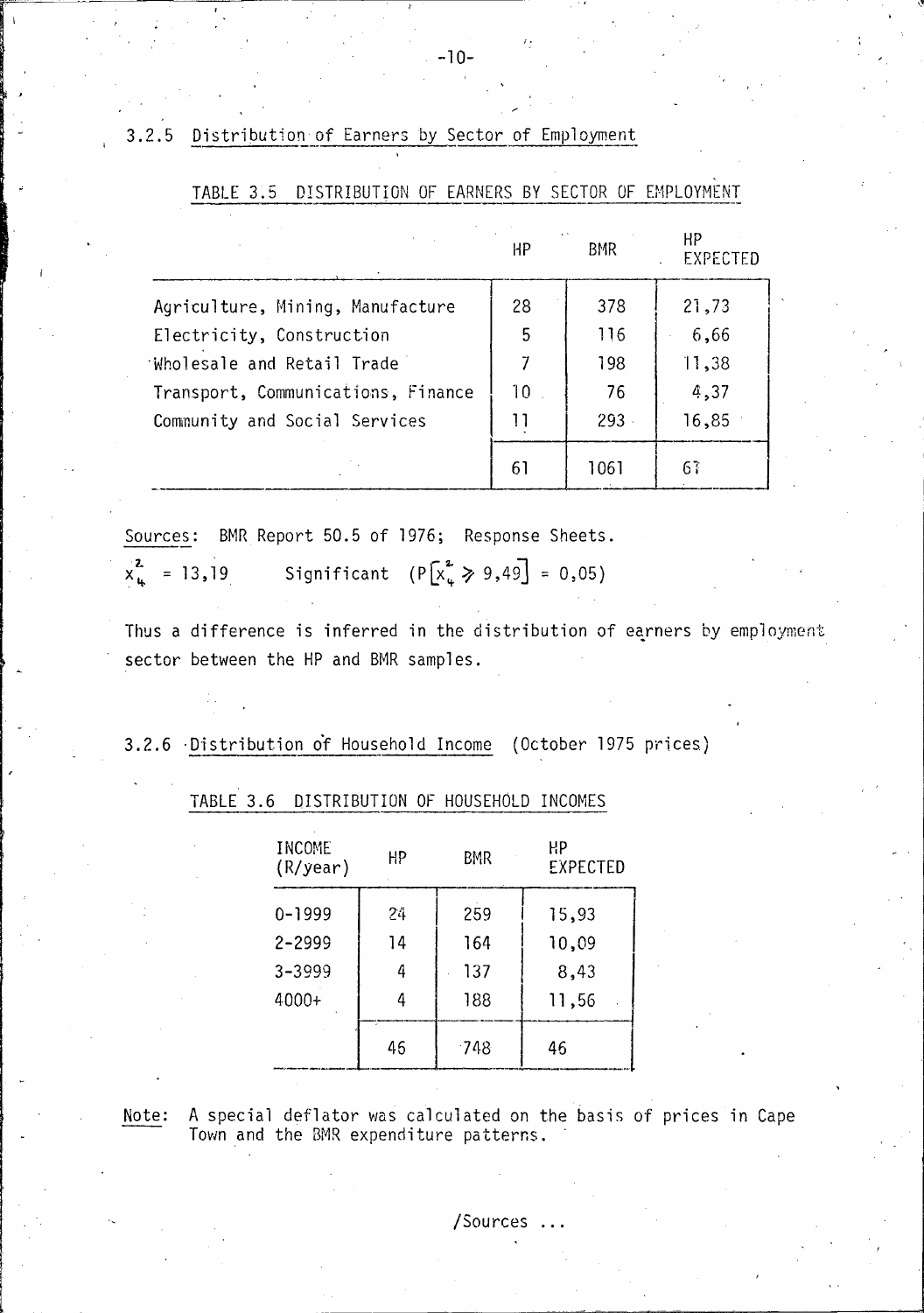Sources: BMR Report 50.5 of 1976; Response Sheets.

Significant  $(P[x_{3}^{i} = 7, 82] = 0, 05)$  $x_3^2$  = 12,88

Therefore a difference between the distribution of real household incomes between the HP and BMR samples is inferred.

#### $3.2.7$ Average Income by Sector of Employment and Occupation (October 1975 prices)

|                                     | <b>HP</b><br><b>MEAN</b> | <b>HP</b><br>STD. DEV.                   | <b>BMR</b><br>MEAN    | 't' VALUE | SIGNIFICANT?                                               | $1 + 1$<br>AT<br>5% LEVEL |
|-------------------------------------|--------------------------|------------------------------------------|-----------------------|-----------|------------------------------------------------------------|---------------------------|
| Admin., Clerical                    | 2087,65                  | 717,34                                   | 2527,71               | $-0,61$   | N <sub>0</sub>                                             | 2,262                     |
| Skilled                             | 1955,48                  | 928,45                                   | 3350,46               | $-1,50$   | NO                                                         | 2,262                     |
| Semiskilled                         | 1370,39                  | 351,08                                   | 1853,96               | $+$ 1,38  | NO.                                                        | 2,120                     |
| Unskilled                           | 960,90                   | 486,51                                   | 1232,02               | $-0,56$   | NO.                                                        | 2,086                     |
| Sources:<br>$\mathcal{L}_{\rm eff}$ |                          | BMR Report 50.5 of 1976; Response Sheets |                       |           |                                                            |                           |
|                                     | TABLE 3.8                |                                          | (October 1975 prices) |           | DISTRIBUTION OF ANNUAL AVERAGE INCOME BY EMPLOYMENT SECTOR |                           |
|                                     | HP<br><b>MEAN</b>        | HP<br>STD. DEV.                          | <b>BMR</b><br>MEAN    | 't' VALUE | SIGNIFICANT?                                               | 't' AT<br>5% LEVEL        |

DISTRIBUTION OF ANNUAL AVERAGE INCOME BY OCCUPATION TABLE 3.7

|                                  | HР<br><b>MEAN</b> | HP<br>STD. DEV. | <b>BMR</b><br><b>MEAN</b> | 't' VALUE | SIGNIFICANT?   | 't'AT<br>5% LEVEL |
|----------------------------------|-------------------|-----------------|---------------------------|-----------|----------------|-------------------|
| Manufacture                      | 1256,73           | 692,69          | 1719,26                   | $-0,67$   | N <sub>0</sub> | 2,064             |
| Community and<br>Social Services | 1561,51           | 682,03          | 2009,68                   | $-0,66$   | N <sub>0</sub> | 2,365             |
| Wholesale and<br>Retail Trade    | 1518,95           | 840,63          | 2005,39                   | $-0.64$   | $\overline{N}$ | 2,571             |

BMR Report 50.5 of 1976; Response Sheets. Sources:

Therefore, no differences can be inferred between average real incomes by occupation and employment sector between BMR and HP samples.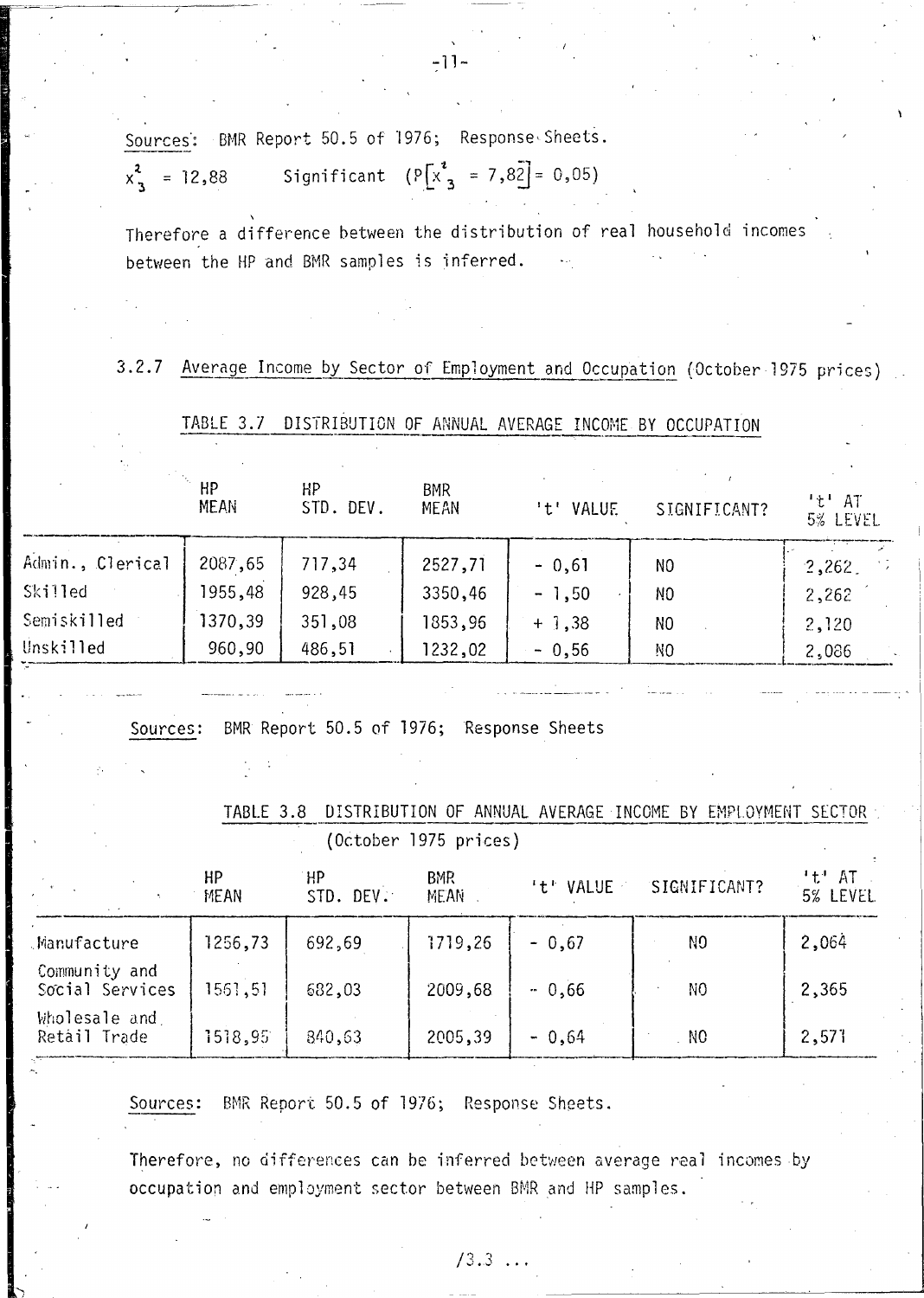### 3.3 Evaluating the Differences

It can be inferred from the above sections that the HP and BMR samples do not differ in the demographic charactersistics of their populations (i.e. age and sex); neither is there a difference in distribution of household size, or of the average incomes (in real terms) categorised according to employment sector and occupation.

However, the Hanover Park population does differ from that studied by the BMR with respect to social variables, viz. the level of education, the distribution of earners by occupation, and by sector of employment, and the distribution of household income (in real terms).

Standards of education attained in Hanover Park are consistently lower than those found by the BMR. While proportions employed in skilled, semiskilled and unskilled labour are very similar across samples, a higher proportion of the BMR sample is employed in professional and managerial occupations, and a lower proportion in administrative and clerical fields.

Employment sector proportions are similar in the electricity and construction sectors, whereas BMR proportions exceed HP figures in both the wholesale/ retail and the community and social sectors. Hanover Park proportions are higher than BMR figures in the agricultural, mining, manufacturing, transport, communications and finance sectors of the economy.

Household incomes appear to be consistently lower in HP when compared with BMR figures.

Thus there seems to be a general relative bias of the BMR sample towards the upper end of the social scale, and the HP sample towards the lower end. The statistical tests indicate that this bias is a result of actual differences in populations, rather than having been artificially introduced by sampling techniques. An explanation for this difference is suggested as follows:

An upper limit is fixed on the incomes of HP residents by virtue of its nature as a housing estate. Thus the sample, considered as a sample of the 'Coloured' people on the Cape Peninsula as a whole. has been truncated at the upper end of the social scale, which would account for the observed differences. 'It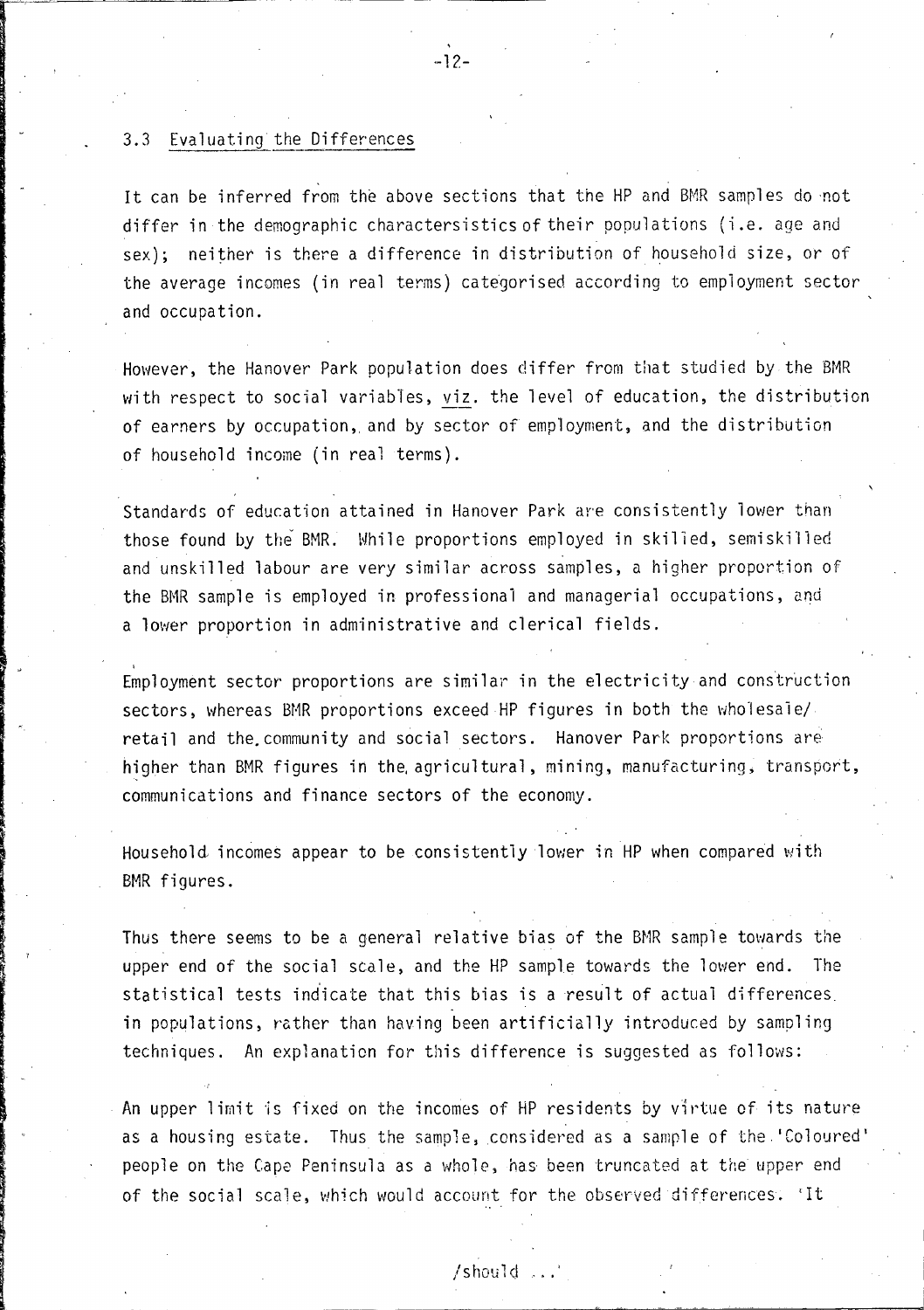should also be noted that the lower end of the scale may not be adequately represented in either the BMR or HP samples, because neither sampling frame catered for the inclusion of 'squatters'. The fact that squatters have been found to be significantly worse off than the rest of the population (see S.A.L.D.R.U. Working Paper no.13), would suggest that both samples have truncated lower tails. This truncation of the BMR sample then introduces an absolute bias towards the upper end of the social scale, relative to the Cape Peninsula as a whole; the HP sample is further different because of upper tail truncation.

### EXPENDITURE PATTERNS AND SHOPPING HABITS.

### 4.1 Expenditure Patterns

Household expenditure patterns found in Hanover Park were compared with those reported by the BMR, using the t-test of significance. Results are reported in Table 4.1

### TABLE 4.1 EXPENDITURE PATTERNS

|                                        | % OF TOTAL<br>EXPENDITURE<br>BMR $(N = 781)$ | WEEKLY<br>EXPENDITURE<br>$HP (N = 40)$ | % OF TOTAL<br>НP |         | t SIGNIFICANT? |
|----------------------------------------|----------------------------------------------|----------------------------------------|------------------|---------|----------------|
| Food,<br>Fuel                          | 50,8                                         | $654 - 87\frac{1}{2}$                  | 53,3             | $-0,31$ | N <sub>0</sub> |
| $\cdot$ Alcohol,<br>Washing            | 9,7                                          | $158 - 51$                             | 12,9             | $-0,66$ | N <sub>0</sub> |
| Housing                                | 16,                                          | $160 - 70$                             | 13,1             | 0,51    | N <sub>0</sub> |
| Furniture                              | 8,4                                          | $94 - 58$                              | 7,7              | 0, 16   | NO.            |
| Clothing                               | 15,0                                         | $160 - 37$                             | 13,1             | 0, 34   | N <sub>O</sub> |
| TOTAL (of<br>categories<br>considered) | 100,0                                        | $1229 - 03\frac{1}{2}$                 | 100, 0           |         |                |

Sources:

BMR Report 50.5 of 1976; Response Sheets.

/The t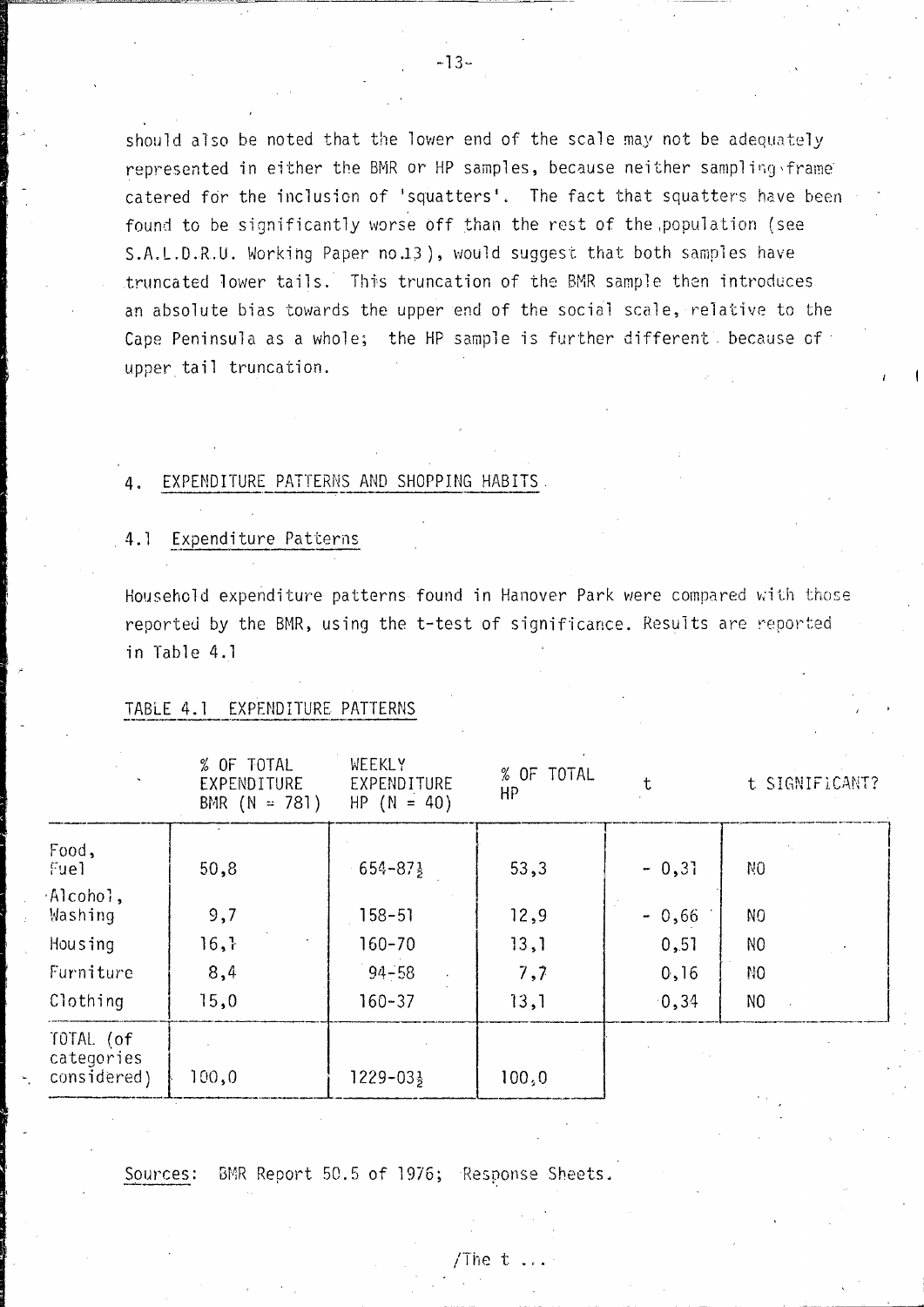The t statistic is used to ascertain whether two observed proportions could have come from the same population. None of the computed t values are significant, thus it appears that the BMR expenditure patterns hold in Hanover Park. Accordingly, BMR figures were used as the expenditure 'weights' in the calculation of the income deflator, which was used in Table 3.2.6 to compare real incomes in Hanover Park with the BMR figures.

Next, the 'diary' of expenditure was analysed to give expenditure on four categories of goods, by day of the week, for 40 households.

| F00D                              | <b>CLEANING</b><br>AND.<br>WASHING | <b>TOBACCO</b><br>AND.<br>ALCOHOL | <b>FUEL</b>          | <b>TOTAL</b>         | PROPORTION<br>(excl. 'Other') |
|-----------------------------------|------------------------------------|-----------------------------------|----------------------|----------------------|-------------------------------|
| $26 - 51$                         | $-80$                              | $2 - 28$                          | $-39$                | $29 - 98$            | 0,05                          |
| $36 - 37\frac{1}{2}$              | $1 - 59\frac{1}{2}$                | $1 - 76$                          | $2 - 13\frac{1}{2}$  | $41 - 86\frac{1}{2}$ | 0,06                          |
| $43 - 31\frac{1}{2}$              | $2 - 35$                           | $2 - 53\frac{1}{2}$               | $-65$                | $48 - 85$            | 0,08                          |
| Wednesday<br>$46 - 52\frac{1}{2}$ | $1 - 34$                           | $3 - 14$                          | $1 - 35$             | $52 - 35\frac{1}{2}$ | 0,08                          |
| $51 - 65\frac{1}{2}$              | $-92$                              | $5 - 41\frac{1}{2}$               | $1 - 66$             | $59 - 65$            | 0,09                          |
| 130-10                            | $4 - 61$                           | $-4 - 25$                         | $3 - 00$             | $141 - 96$           | 0,22                          |
| $254 - 20$                        | $10 - 53\frac{1}{2}$               | $4 - 32\frac{1}{2}$               | $7 - 52$             | $276 - 58$           | 0,43.                         |
| $66 - 19\frac{1}{2}$              | $6 - 70\frac{1}{2}$                |                                   | $-23$                | $73 - 13$            |                               |
| $654 - 87\frac{1}{2}$             | $28 - 85\frac{1}{2}$               | $23 - 70\frac{1}{2}$              | $16 - 93\frac{1}{2}$ | $724 - 37$           |                               |
| 0,90<br>PROPORTION                | 0,04                               | 0,03                              | 0,02                 |                      |                               |
|                                   |                                    |                                   |                      |                      |                               |

TABLE 4.2 TOTAL WEEKLY EXPENDITURE ON FOOD, CLEANING AND WASHING MATERIALS, TOBACCO AND ALCOHOL AND FUEL FOR N = 40 HOUSEHOLDS

The category 'Other' includes any goods, usually purchased during the week, but not during the week recorded.

It is clear that the bulk of expenditure is on food, the main purchasing day. being Saturday, followed by Friday. These figures are useful for estimating the volume of expenditure which a consumer co-operative would have to handle **on** a daily basis (see Section 5).

 $/4.2$  ...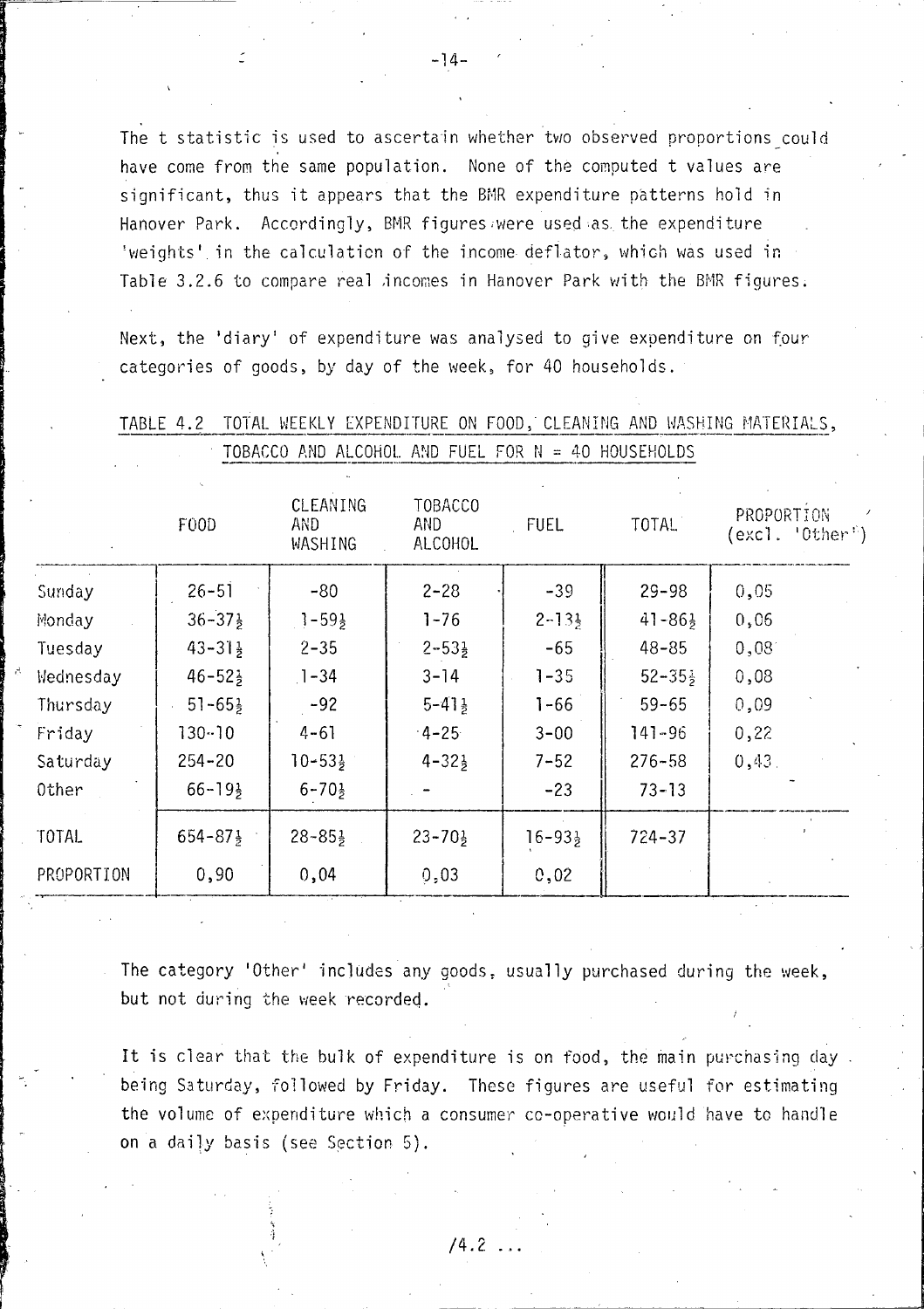#### 'Main' Shopping Trips  $4.2$

As regards 'main' shopping trips, the following habits were recorded:

|  |  |  |  |  |  |  |  |  |  | TABLE 4.3 VOLUME OF HOUSEHOLD PURCHASES BY AREA AND CATEGORY OF EXPENDITURE |
|--|--|--|--|--|--|--|--|--|--|-----------------------------------------------------------------------------|
|--|--|--|--|--|--|--|--|--|--|-----------------------------------------------------------------------------|

|                                      | HANOVER PARK    |                |           |             | NEAR WORK    |                |                | <b>ELSEWHERE</b> |                |                |                |                 |
|--------------------------------------|-----------------|----------------|-----------|-------------|--------------|----------------|----------------|------------------|----------------|----------------|----------------|-----------------|
|                                      | <b>ALL</b>      | MOST           | SOME      | <b>NONE</b> | <b>ALL</b>   | MOST           | SOME           | <b>NONE</b>      | .ALL           | MOST           | <b>SOME</b>    | <b>NONE</b>     |
| Food                                 | 4               | 5              | 34        | 3           | $\mathbf{2}$ | 4              | $\overline{4}$ | 36               |                | 28             | 8              | 9               |
| Aicohol                              | 4               |                | $\bullet$ | 42          |              |                |                | 45               |                | $\overline{a}$ | $\mathbf{u}$   | 46              |
| Cigarettes,<br>Tobacco               | 13              | 6              | 4         | 23          | $\mathbf{r}$ |                | $4 -$          | 41               | $\overline{c}$ | 5              | 5              | 34              |
| Washing,<br>Cleaning                 | 7               | 3              |           | 29          | 4            |                |                | 41               | 17             | 12             | 4              | 13              |
| Clothing                             | $\overline{c}$  | $\overline{c}$ |           | 35          |              | $\overline{c}$ | 4              | 39               | 26             | 8              | $\overline{5}$ | 7 <sup>2</sup>  |
| Fuel, Light                          | 16 <sup>°</sup> | 6              | 6         | 18          |              |                | yar.           | 44               |                | 4              | 5              | 36              |
| Furniture,<br>Household<br>Equipment |                 |                |           | 45          |              |                |                | 45               | 33             | $\overline{3}$ |                | 10 <sub>1</sub> |

A number of interesting facts emerge from the above table. Firstly, Hanover Park facilities are clearly inadequate for the purchase of particularly furniture and clothing. In addition, most households buy no washing and cleaning materials in Hanover Park. It is interesting to note that where shopping is not done in Hanover Park, it is usually done 'elsewhere', rather than 'near work', a factor that would add to transport costs.

A glance at the figures for 'alcohol' and 'cigarettes and tobacco' will illustrate the underreporting on items which are considered socially undesirable.

Next, the mode of payment for clothing and furniture and household equipment is considered:

 $-15-$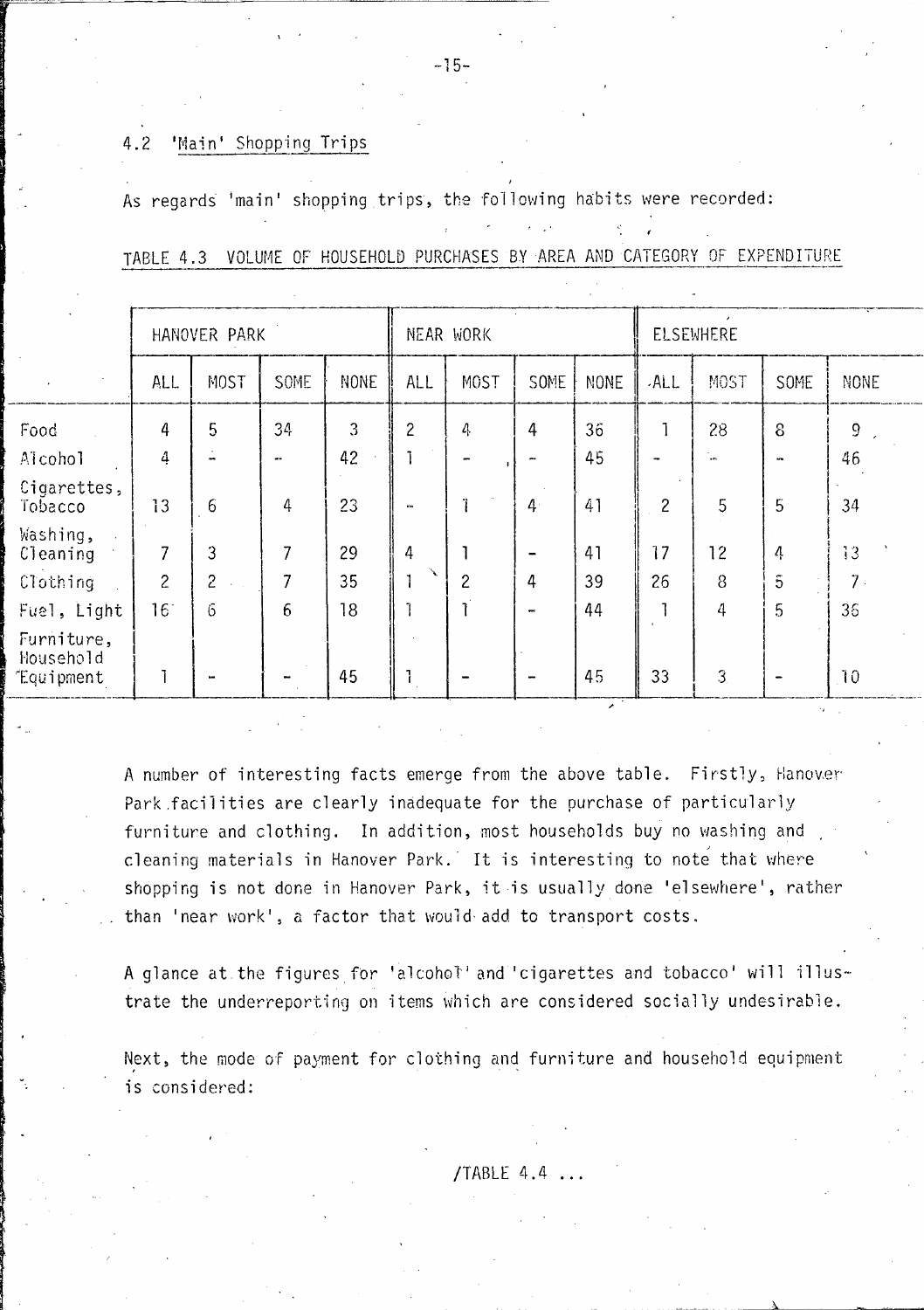MODE OF PAYMENT FOR FURNITURE AND CLOTHING (5% of total value) TABLE 4.4

of goods purchased)

|                                                  | CASH           | CREDIT       | HIRE PURCHASE |
|--------------------------------------------------|----------------|--------------|---------------|
| Furniture and<br>Household Equipment<br>Clothing | $-8,6$<br>68,6 | 12,9<br>30,1 | 78,6<br>1,3   |

Most of the furniture and household equipment is bought on hire purchase, and clothing with cash, or, to a lesser extent, on credit. Any consumer cooperative proposing to supply such goods would have to provide credit or hire purchase services. However, due to the infrequency and irregularity of purchases of such items, it is unlikely that they would be catered for by the co-operative.

|                                        | DAILY          | TWICE/WEEK | <b>WEEKLY</b> | FORTNIGHTLY | MONTHLY | NONE |
|----------------------------------------|----------------|------------|---------------|-------------|---------|------|
| Food                                   | $\sim$         | 3          | 31            | 3           | 5       |      |
| Alcohol                                |                |            | 4             |             | 2       | 40   |
| Cigarettes,<br>Tobacco                 | 11             | 4          | 10            |             |         | 20   |
| Washing,<br>Cleaning                   | $\overline{c}$ | 2          | 31            | 5           | 6       |      |
| Clothing                               |                |            | 2             |             | 44      |      |
| Fuel, Light                            | 5              | 5          | 5             |             | 31      |      |
| Furniture,<br>Household -<br>Equipment |                |            |               |             | 45      |      |

#### TABLE 4.5 FREQUENCY OF MAIN SHOPPING TRIPS

It seems that the majority of households purchase food and washing and cleaning materials on a weekly basis; whereas clothing, fuel and light materials, and furniture and household equipment are bought on a monthly basis. (It must be noted that this food, bought on 'main' shopping trips, does not necessarily include, for example, bread and milk, which is usually bought on more frequent special shopping trips).

/The reporting

 $-16-$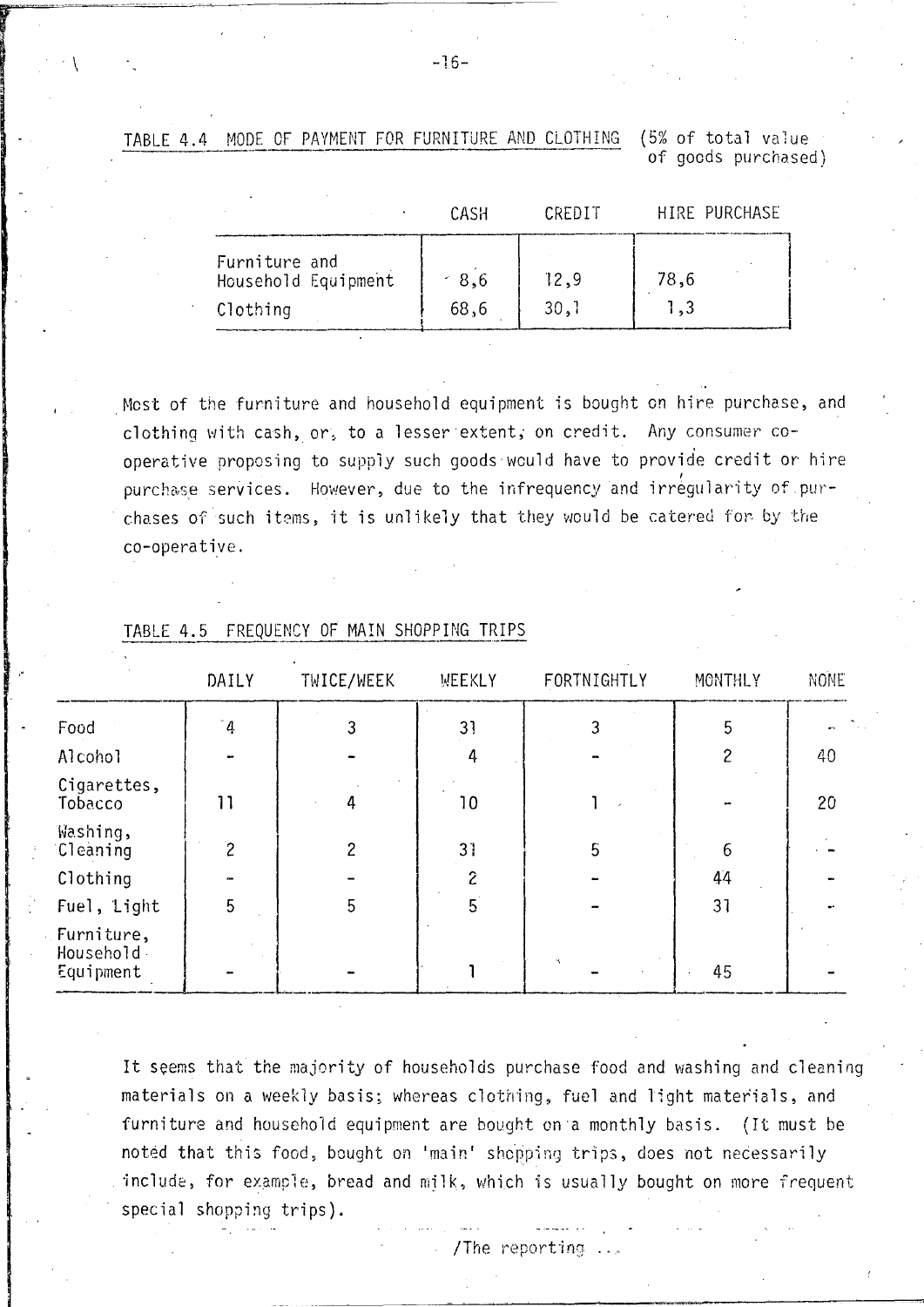The reporting error is once again evident for alcohol, cigarettes and tobacco.

For the question 'Do you shop with neighbours?' only 17% recorded 'Yes'; for 'Do you have any purchases delivered?' 20% recorded 'Yes'; and for "Do you hunt for bargains?' 83% answered 'Yes'.

These questions and results clearly have a bearing on the feasibility of a consumer co-operative, which will be discussed in Section 5.

# 4.3 'Special' Shopping Trips

/

100% of the households surveyed make 'special' shopping trips, i.e. trips not made on a regular basis with regular intent, or trips made for small purchases locally.

The following tables illustrate certain habits concerning these trips:

### TABLE  $4.6(a)$

#### WHERE?

"

|              | Number | % (of 46) |
|--------------|--------|-----------|
| Hanover Park | 22     | 47,8      |
| Elsewhere    | 24     | 52.2      |

### TABLE  $4.6$  (b)

MODE OF TRAVEL

|             | Number | % (of 46) |
|-------------|--------|-----------|
| On Foot     | 25     | 54,3      |
| Bicycle     |        |           |
| Motorcycle  |        |           |
| Private Car | Δ      | 8,7       |
| Bus         | 14     | 30,4      |
| Train       |        |           |
| Taxi        | 3      | 5,5       |
| Other       |        |           |
|             |        |           |

Children were probably used mostly for local shopping trips and would account for many of the journeys made on' foot. Buses are mainly used for trips to shops outside the area.

/TABLE  $4.6(c)$ .

..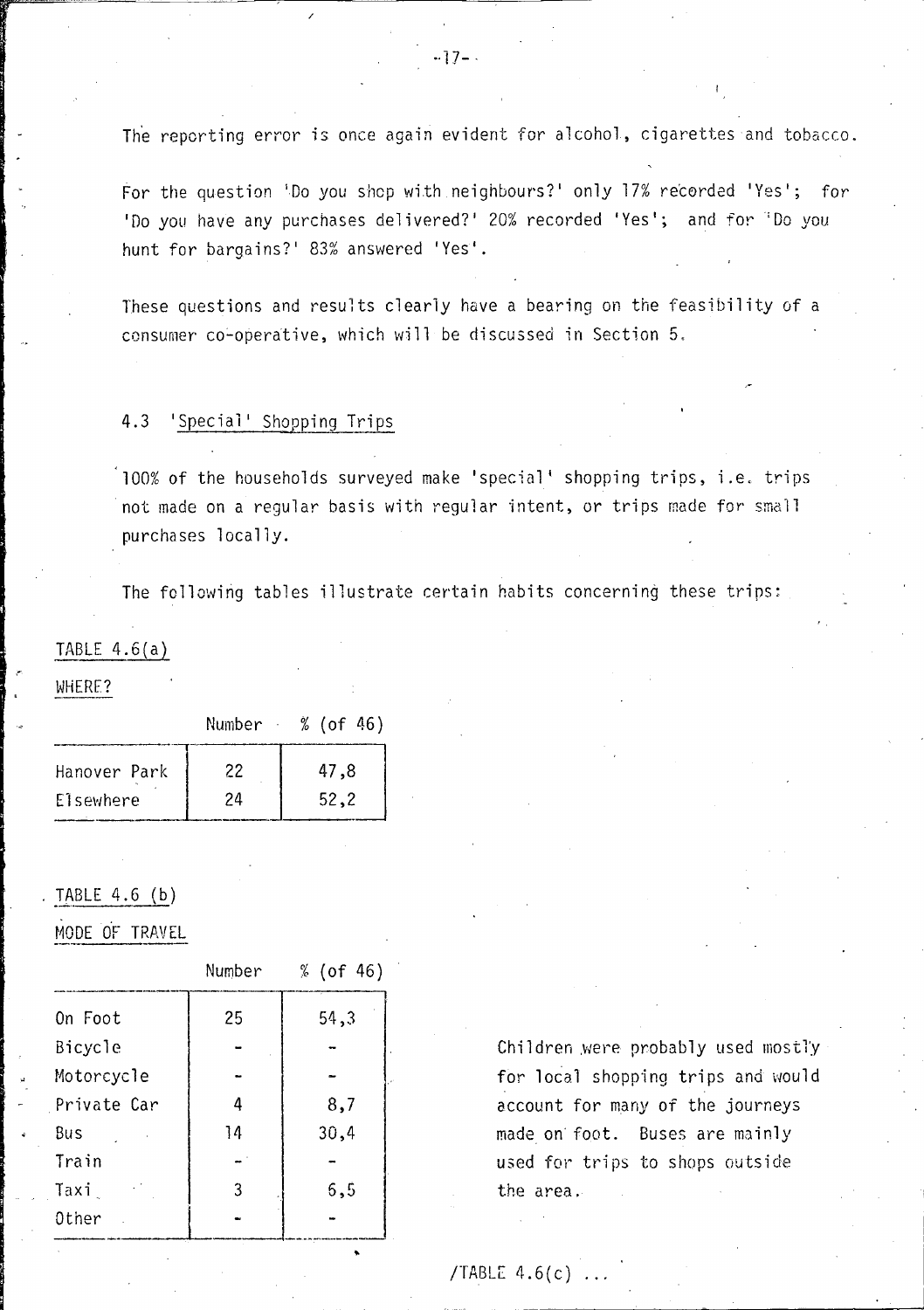TABLE  $4.6(c)$ 

HOW OFTEN?

|             | Number | % (of 46) |  |
|-------------|--------|-----------|--|
| Daily       | 25     | 54,3      |  |
| Twice/Week  | 3      | 6, 5      |  |
| Weekly      | 13     | 28,3      |  |
| Fortnightly | 3      | 6,5       |  |
| Monthly     | 2      | 4,3       |  |

| IBI F | ۰. |
|-------|----|
|       |    |

WHO MAKES THEM?

Number  $% (of 46)$ Adult men  $\degree$  2  $4,3$ Adult women 30  $65,2$ Child 14  $30,4$ 

Even for these 'special' trips, more than 50% of the sample sought their goods elsewhere, once again suggesting the inadequacy of HP facilities.

#### Hanover Park Facilities  $4.4$

In general, it would seem that the Hanover Park community is not satisfied with the shopping facilities in the area. In answer to a direct question, only 17% of the sample said that the facilities were adequate. Table 4.3 also indicates this, and illustrates that householders must therefore move to other areas for much of their shopping.

Complaints raised against Hanover Park facilities may be tabulated as follows:

|                            | Number<br>۰ | % of total $(46)$ |
|----------------------------|-------------|-------------------|
| Too expensive              | 35          | 76                |
| Not enough variety         |             | -15               |
| Unsafe for children        | 4           | 9                 |
| Quality poor               | 8           |                   |
| Cost of travel             | 4           | 9                 |
| No self-service            |             |                   |
| Overcrowded                |             |                   |
| Service unreliable, poor - |             |                   |

#### TABLE 4.7 COMPLAINTS REGARDING HANOVER PARK FACILITIES

Note:

Total adds up to more than 100%, as some respondents listed more than one complaint.

#### /The complaints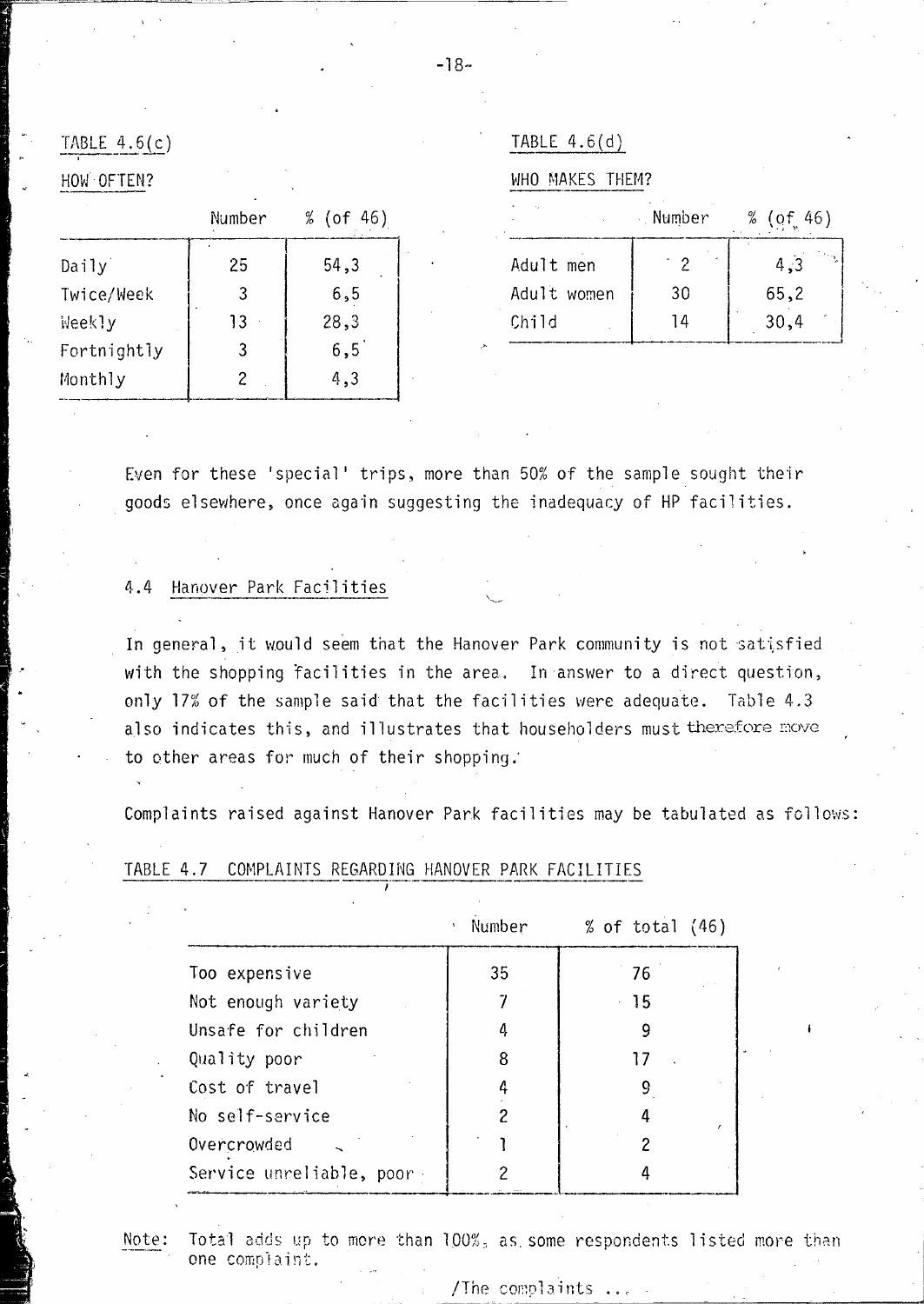The complaints recorded indicate the particular areas in which a consumer cooperative should provide service, viz. making available a larger variety of better quality goods at more reasonable prices.

#### COSTING A CONSUMER CO-OPERATIVE 5.

Using survey results, a model expenditure table was constructed for 100 households.

|                                                       | <b>SUNDAY</b>     | MONDAY               | <b>TUESDAY</b>       | WEDNESDAY            | <b>THURSDAY</b>       | FRIDAY                | SATURDAY               | TOTAL                  |  |
|-------------------------------------------------------|-------------------|----------------------|----------------------|----------------------|-----------------------|-----------------------|------------------------|------------------------|--|
| bod                                                   | $66 - 28$         | $90 - 94$            | $108 - 29$           | $116 - 31$           | $129 - 14$            | $325 - 25$            | $635 - 50$             | $1471 - 71$            |  |
| $\mathop{\mathfrak{sl}}\nolimits$ eaning,<br>lashing. | $2 - 00$          | $-3-99$              | $5 - 88$             | $3 - 35$             | $2 - 30$              | $11 - 53$             | $26 - 34$              | $55 - 39$              |  |
| obacco,<br>\lcohol<br>ueler                           | $5 - 70$<br>$-98$ | $4 - 40$<br>$5 - 34$ | $6 - 34$<br>$1 - 63$ | $7 - 85$<br>$3 - 38$ | $13 - 54$<br>$4 - 15$ | $10 - 63$<br>$7 - 50$ | $10 - 81$<br>$18 - 80$ | $59 - 27$<br>$41 - 78$ |  |
| <b>TOTAL</b>                                          | $74 - 96$         | 104-67               | $122 - 14$           | 130-89               | 149~13                | $354 - 91$            | $691 - 45$             | $1628 - 15$            |  |

TABLE 5.1 DAILY EXPENDITURE MODEL - 100 HOUSEHOLDS (Rands, July 1976 prices)

Assuming that the consumer co-operative will only cater for 'main' shopping trips, and not, for example, daily bread and milk, it would seem best to use only 'Friday' and 'Saturday' figures for budgeting (Total R1046-36). Assume that the co-operative will be able to make a saving of 15% (R156-95) on purchases due to bulk ordering through the cheapest outlets.

Clearly, organisation of the co-operative would need at least one full-time semi-skilled worker, assumed to be paid at the going rate of R28-38 per week  $(1976 \text{ prices}).$ 

A light truck would be needed for delivery, the cost of running such a vehicle being 9,071 cents per kilometre.<sup>1</sup> Assuming 300 km/week would be covered, this would amount to R27-21.

1. Automobile Association costing for a Datsun 1200 truck, for the period July 1976.

/Administrative ...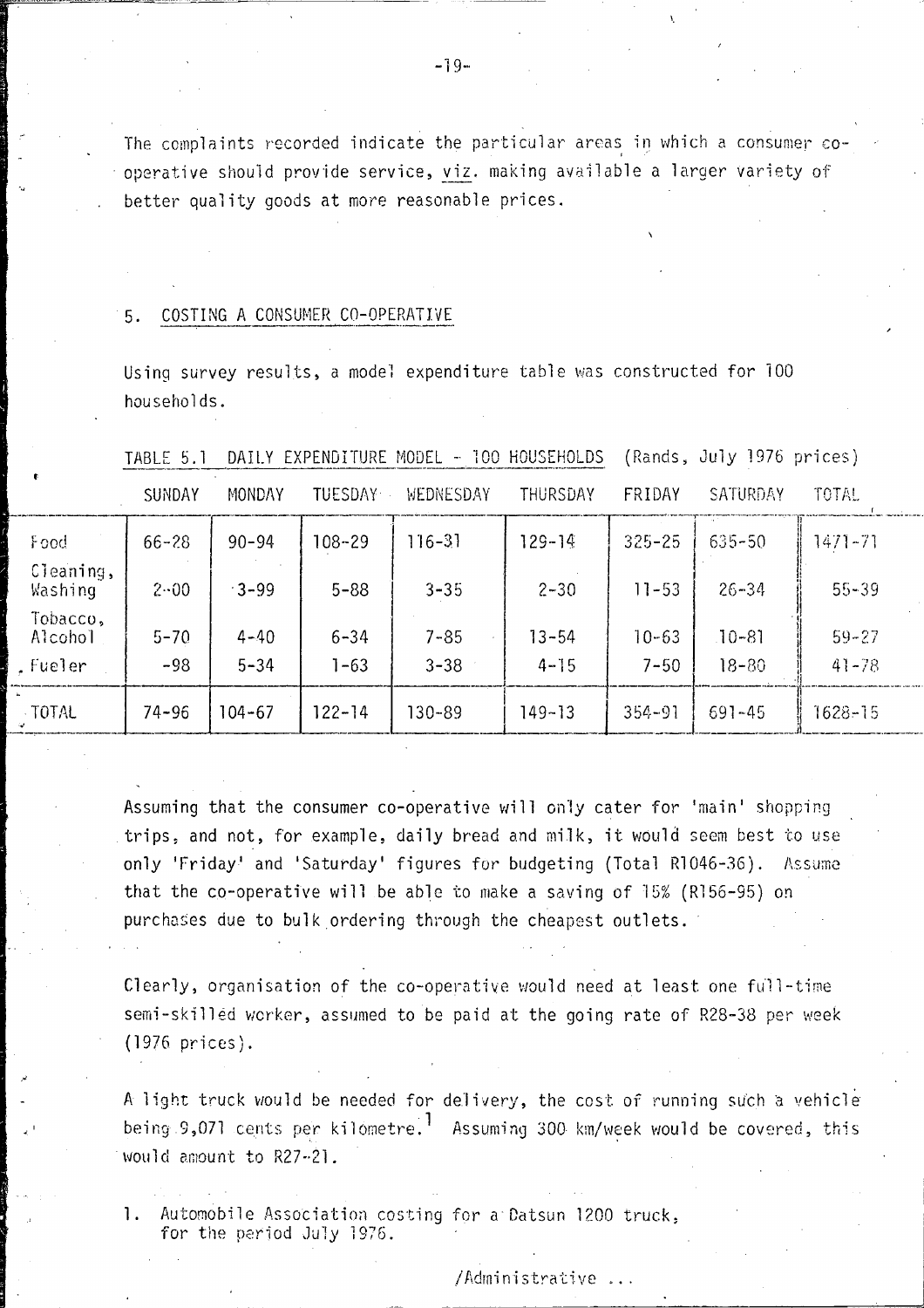Administrative costs 6f R10 per week are also included.

|                           | In summary: | R 1046-36      |               | Present expenditure (weekly) |
|---------------------------|-------------|----------------|---------------|------------------------------|
| $\mathbf{r} = \mathbf{r}$ |             | 156-95         |               | 15% saving                   |
|                           |             | $28 - 38$      |               | Salary for worker            |
|                           |             | $.27-21$ Costs |               | Vehicle running cost         |
|                           | $\sim$      | $10 - 00$      |               | Administrative costs         |
|                           |             | 91–26          | Weekly saving |                              |

Total running costs for the co-operative amount to R65-59, which is equivalent to  $6,27\%$  of the current weekly expenditure (R 1046-36). Note that these figures exclude rent which, to begin with, seems a realistic assumption.

Thus the co-operative would only have to achieve a 7% saving on goods purchased to pay for itself. Assuming, however, that it could achieve 15%, the weekly saving due to the co-operative would be R  $91-36$ , which could then be passed on to the consumer.

It seems that, on the basis of this model, a consumer co-operative is not only feasible in the Hanover Park area, but would lower prices in the community.

#### **6.** SUMMARY OF CONCLUSIONS

"

Principal conclusions of this study may be summarised as follows:

(a) Validation of Hanover Park against BMR results showed no significant differences between the samples in the distribution of the population by age and sex, and by household size.

(b) Significant differences between ihe two samples were noted in the distributions of the population by education level; of earners by occupation, and sector of employment; and of household incomes. In each case, the Hanover Park sample appeared to be biased towards the poor end of the social scale, whereas the BMR sample was better represented on the upper end. A larger

#### -20-

/ .... proporL,lon **...**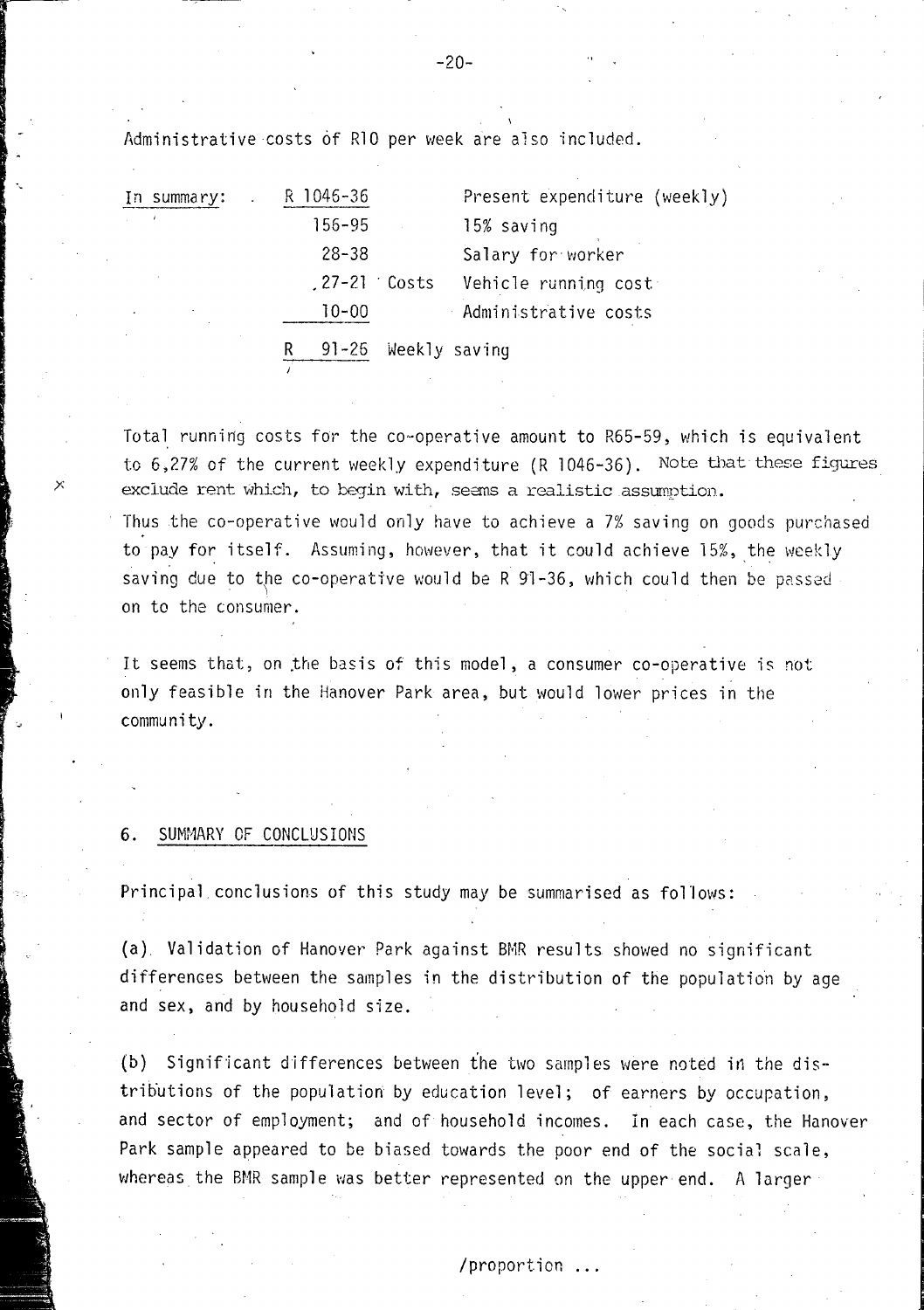proportion of the BMR sample was employed in the professional/managerial field, whereas the proportion was smaller than Hanover Park numbers in the administrative and clerical line. The main differences recorded in the sector of  $\beta$ employment were smaller proportions in the BMR sample in transport, communication and finance, and agriculture, mining and manufacturing, and larger proportions in the wholesale/retail, and community and social sectors.

(c) Explanations for these differences are offered in terms of the niture of Hanover Park: it is a. housing estate, which automatically excludes households above a certain income standard, and thus introduces a relative bias towards the lower end of the social scale.

(d) It should be noted that the sampling frame utilised by the BMR does not allow for the inclusion of squatters. This being the case, BMR survey results underestimate the degree of poverty in the Cape Peninsula as a whole. Since Hanover Park is a housing estate rather than a squatter area, the same observation would be true of it.

(e) Shopping is done mainly on Fridays and Saturdays, 65% of expenditure on food, cleaning and washing materials, tobacco and alcohol and fuel occurring on those two days.

Figures for alcohol, and cigarettes and tobacco are clearly underestimates, due to underreporting on items considered socially undesirable.

(f). The majority of food, and washing and cleaning material is bought on a weekly basis; whereas clothing, fuel and light materials, and furniture and household equipment is purchased monthly, or less frequently.

(9) Very little furniture and clothing is bought in Hanover' Park due to inadequacy of facilities. Very little shopping is done 'near work', whereas a high proportion is done 'elsewhere', rather than in Hanover Park, which adds to transport costs .

Furniture and household equipment is mainly bought on hire purchase, whereas most clothing is paid for in cash.

... ,

..

 $/(h)$  ...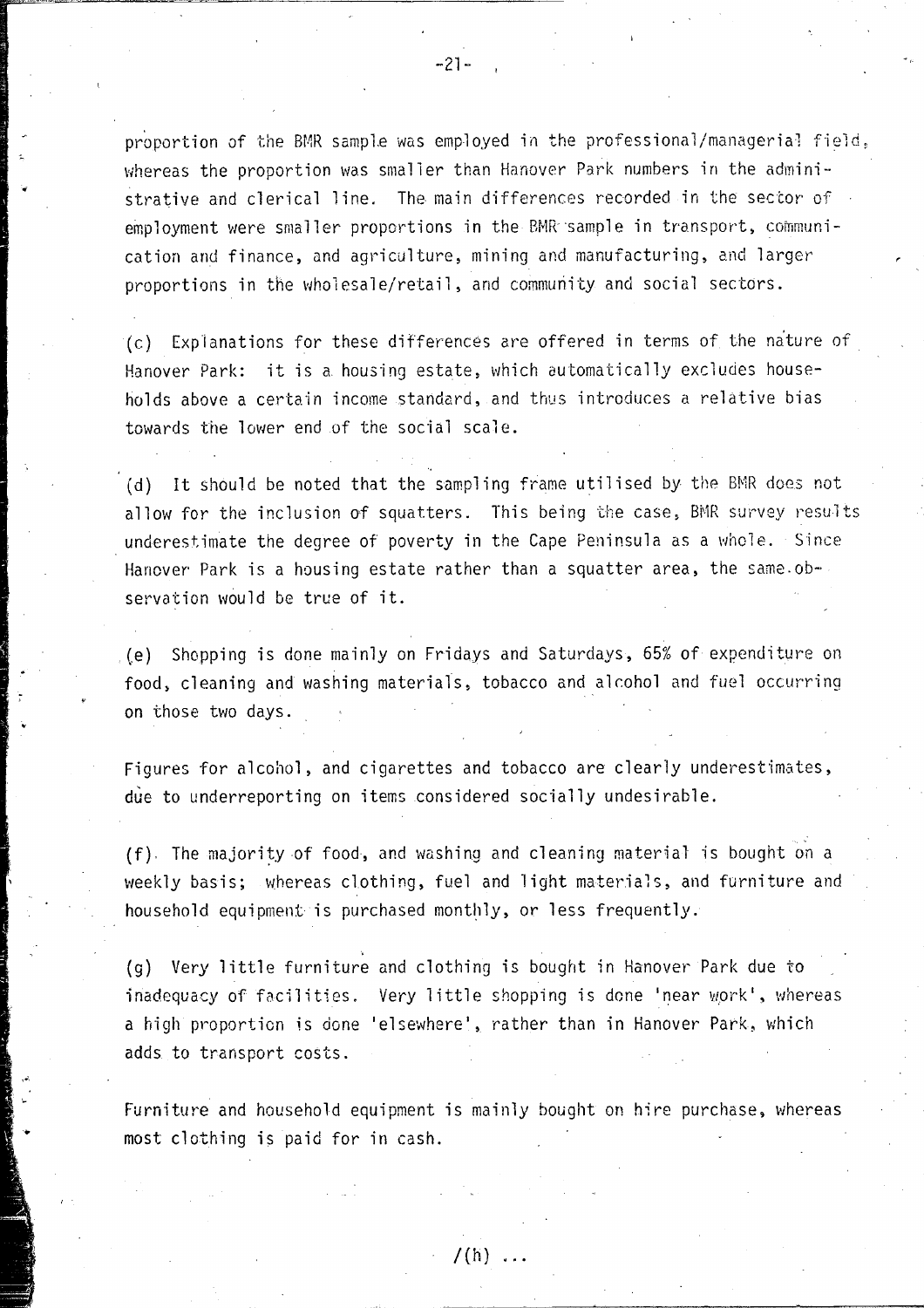(h), All households engage in special shopping trips, usually undertaken by adult women, travelling on foot or by bus, on a daily basis. 52% of such trips are made to areas other than Hanover Park.

Most householders shop on their own, hunt for bargains, and do not have goods delivered.

(i) 83% of the sample considered Hanover Park facilities to be inadequate, the main complaints being the higher costs of goods, the poor quality, and the lack of variety experienced in Hanover Park.

. (j) Working on a model of 100 households. and estimating costs, it appears that a consumer co-operative could afford to sell at about  $7%$  above whole- $\rightarrow$ sale costs, and thus seems a wcrthwhile project for the community .

/ Append i x

•

•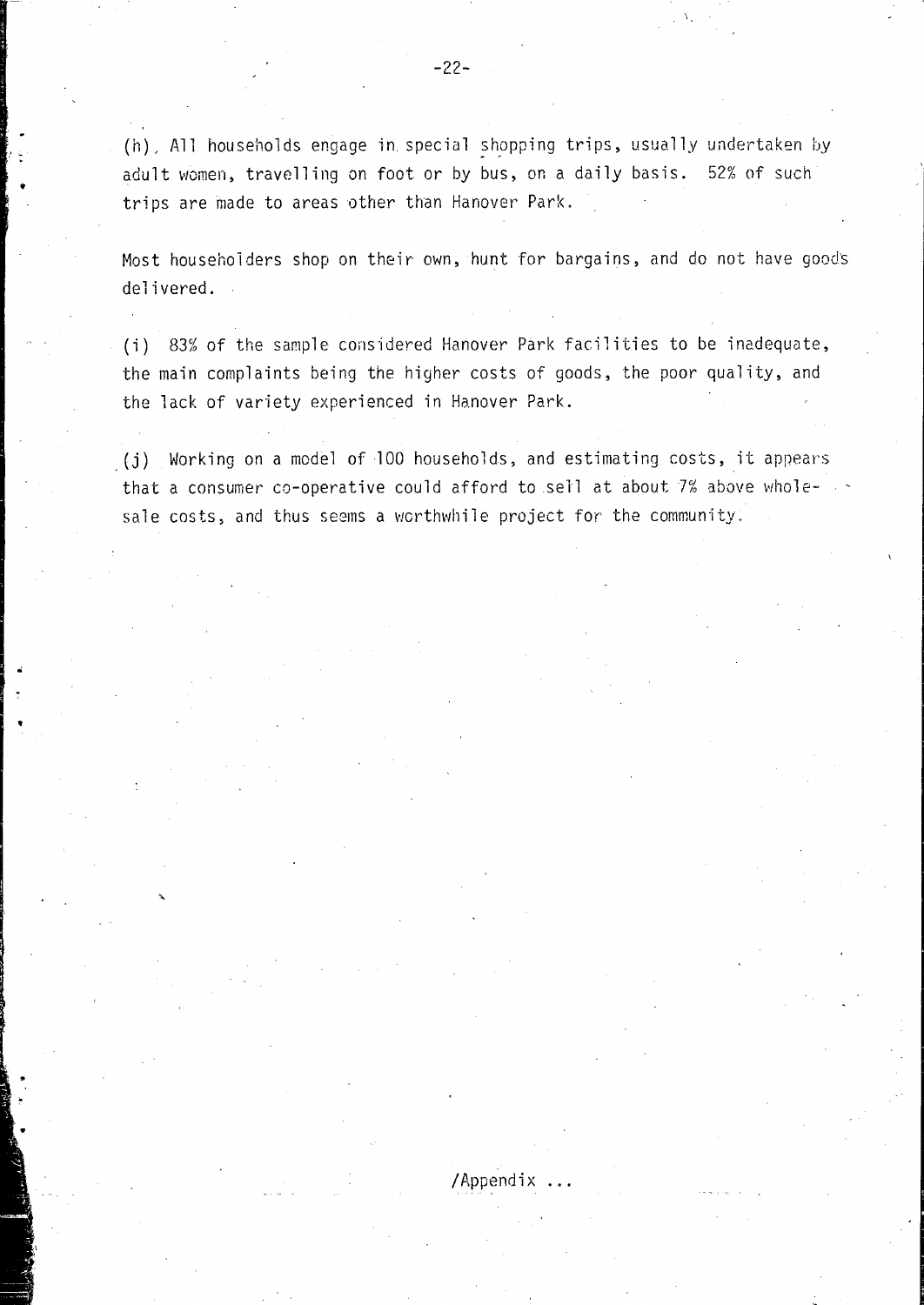# APPENDIX: HOUSING

Various information was collected on housing facilities in the Hanover Park area:

# TABLE A.1 TYPE OF DWELLING

|             | Number | % (of 46) |
|-------------|--------|-----------|
| Whole house | 24     | 52,3      |
| Part house  | 3      | 6, 5      |
| Whole flat  | 13     | 28,3      |
| Part flat   | 6      | 13,0      |

TABLE A.2 ROOMS AVAILABLE

|   | Number | % (of 46) |
|---|--------|-----------|
|   | 4      | 8,7       |
| 2 | 14     | 30,4      |
| 3 | $-21$  | 45,7      |
| 4 |        | 15,2      |
|   |        |           |

# TABLE A.3 LIGHTING

|          | Number | % (of 46) |  |  |  |
|----------|--------|-----------|--|--|--|
| Electric | 44     | 95,7      |  |  |  |
| Paraffin |        | 2,2       |  |  |  |
| Gas      |        |           |  |  |  |
| Candles  |        | 2,2       |  |  |  |
| Other    |        |           |  |  |  |

# TABLE A.4 COOKING

|          | Number | % (of 46) |
|----------|--------|-----------|
| Electric | 31     | 67,4      |
| Gas      | 6      | 13,0      |
| Coal     |        |           |
| Wood     |        |           |
| Primus   | 7.     | 15,2      |
| Other    | 2      | 4,4       |
|          |        |           |

# TABLE A.5 HEATING

|          | Number | % (of 46) |
|----------|--------|-----------|
| Electric | 10     | 21,7      |
| Paraffin | 16     | 34,8      |
| Gas      |        |           |
| Coal     |        |           |
| Wood     |        |           |
| None     | 20     | 43,5      |

# TABLE A.6 KITCHEN AVAILABLE?

|            | Number | % (of $46$ ) |  |  |  |
|------------|--------|--------------|--|--|--|
| <b>YES</b> | 46     | 100          |  |  |  |
| NΩ         |        |              |  |  |  |

#### TABLE A.7 RUNNING WATER?

|                   | Number | (of 46) |
|-------------------|--------|---------|
| $\cot$<br>$Hot +$ | 40     | 87,0    |
| cold              | h      | 13,0    |